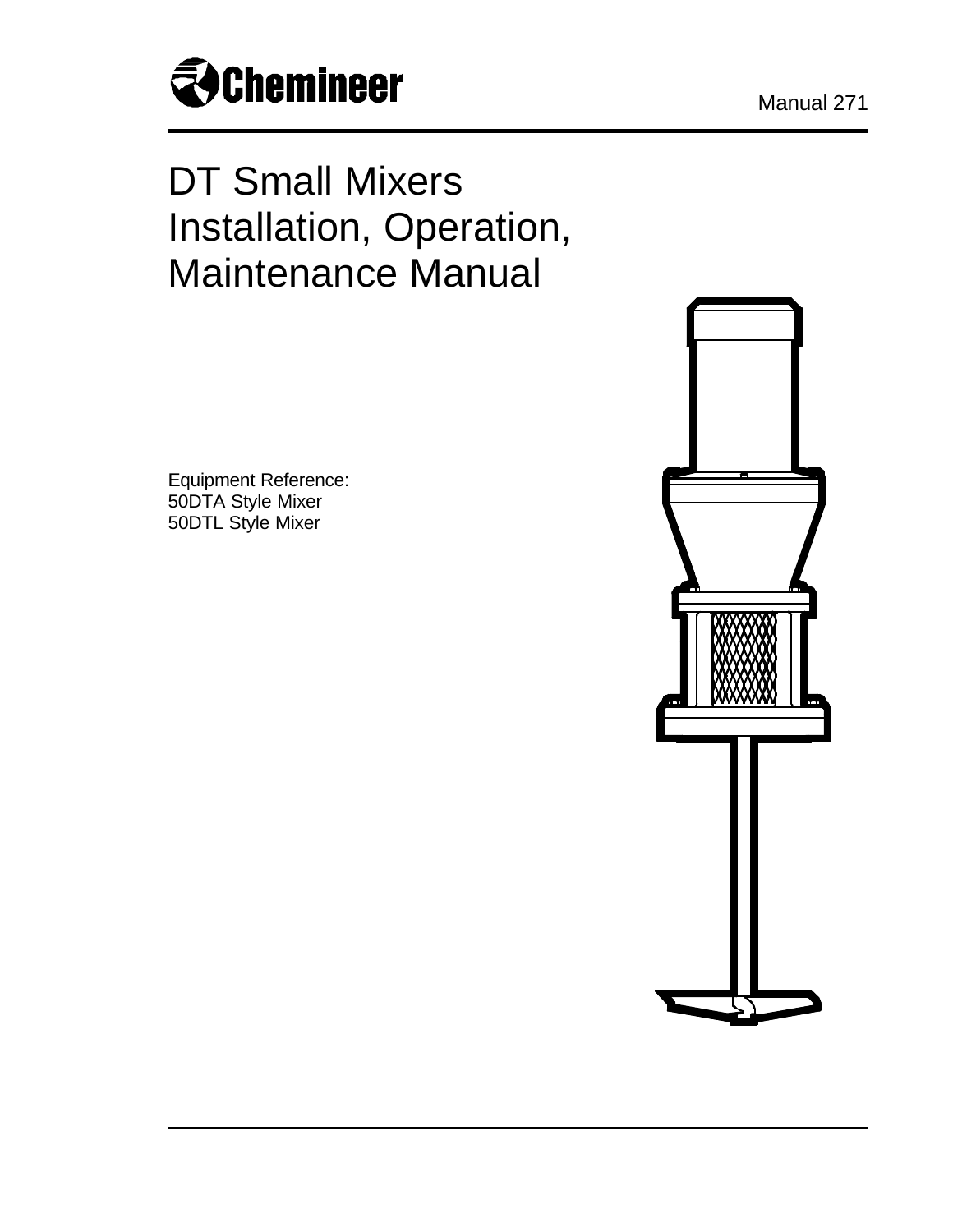# **TABLE OF CONTENTS**

| <b>Initial Inspection</b>            |                         |
|--------------------------------------|-------------------------|
| <b>Chemineer Assistance</b>          | 1                       |
| <b>Storage</b>                       | $\boldsymbol{2}$        |
| <b>Mounting &amp; Installation</b>   | $\overline{\mathbf{3}}$ |
| Mixer Installation <sub></sub> 27.17 |                         |
| Lubrication                          | 20                      |
| <b>20</b>                            |                         |
| <b>Operation</b>                     | 23                      |
|                                      |                         |
| <b>Maintenance</b>                   | 26                      |
|                                      |                         |
| <b>Parts</b>                         | 34                      |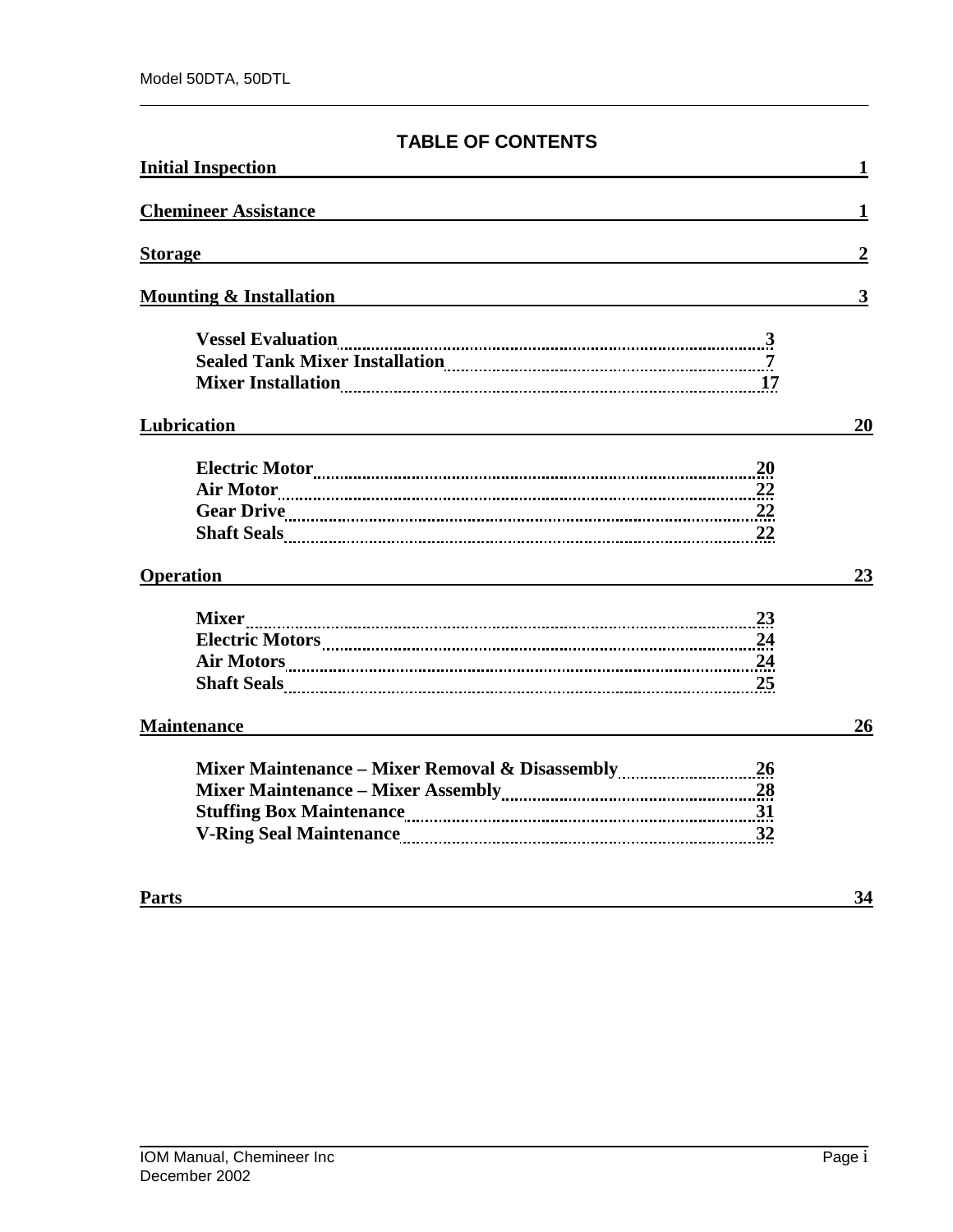# **TABLE OF CONTENTS**

| <b>Tables</b>                                            | Page |
|----------------------------------------------------------|------|
| <b>Table 1: Recommended Minimum Head Thicknesses for</b> |      |
| <b>Ungusseted Nozzle Mounting</b>                        |      |
| <b>Table 2: Recommended Minimum Head Thicknesses for</b> |      |
| <b>Pad Mounting</b>                                      |      |
| <b>Table 3: Recommended Minimum Head Thicknesses for</b> |      |
|                                                          |      |
|                                                          |      |
|                                                          |      |
|                                                          | 16   |
|                                                          |      |
|                                                          | 20   |
|                                                          |      |
|                                                          | 22   |

#### **Figures \_\_\_\_**

| Figure 1: Models 50DTA, 50DTL Installation         |    |
|----------------------------------------------------|----|
| Figure 2: Models 50DTA, 50DTL Mounting, Nozzle/Pad |    |
| Figure 3: Models 50DTA, 50DTL                      |    |
| <b>Figure 4: Handhole Cover Assembly</b>           |    |
| <b>Figure 5: Stuffing Box Installation</b>         |    |
| <b>Figure 6: V-Ring Seal Installation</b>          |    |
| <b>Figure 7: Angle Mounted Drive</b>               |    |
| <b>Figure 8: Angle Mount Installation</b>          | 15 |
| <b>Figure 9: Wiring Diagram, Motors</b>            |    |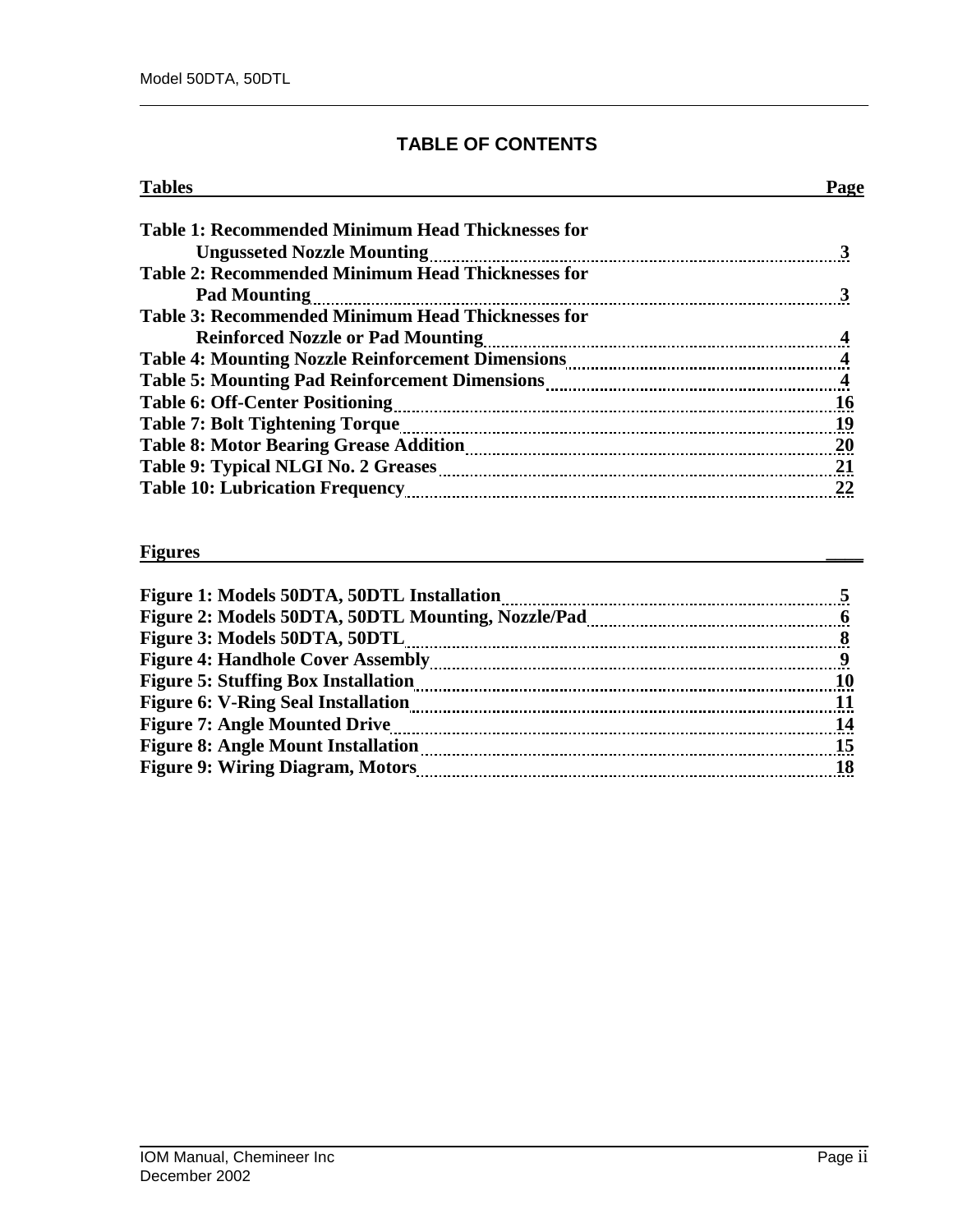# **INITIAL INSPECTION**

**Step 1: Inspect crates.** Upon receipt, inspect all crates and equipment for shipping damage. Report shipping damage to your local Chemineer office or to the factory in Dayton, Ohio. A claim should be filed immediately with the carrier involved.

**Step 2: Uncrate. Check the contents.** Do not uncrate the unit until you have read the *Mounting & Installation* section of this manual and looked at the assembly drawing shipped with the unit. Be careful in uncrating and handling. Do not discard the crating without making sure that all mixer parts have been removed. Correct assembly of this unit requires referring to both the unit assembly drawing and this manual.

**Step 3: Questions? Call Chemineer.** If the shipment is not complete or you do not understand what you have received, please contact *your local Chemineer office* immediately.

# **CHEMINEER ASSISTANCE**

Chemineer maintains a fully staffed Parts and Field Service Department ready to help you with any service requirement. Simply contact your local Chemineer office, or contact Parts/Field Service at the Chemineer Factory in Dayton, Ohio:

|        | Chemineer, Inc.    |
|--------|--------------------|
|        | P.O. Box 1123      |
|        | Dayton, Ohio 45401 |
| Phone: | $(937)$ 454-3200   |
| FAX:   | $(937)$ 454-3375   |

Services available are as follows:

Installation and maintenance training seminars, Installation and start-up supervision, Preventative maintenance planning, Parts order service, Special instructions.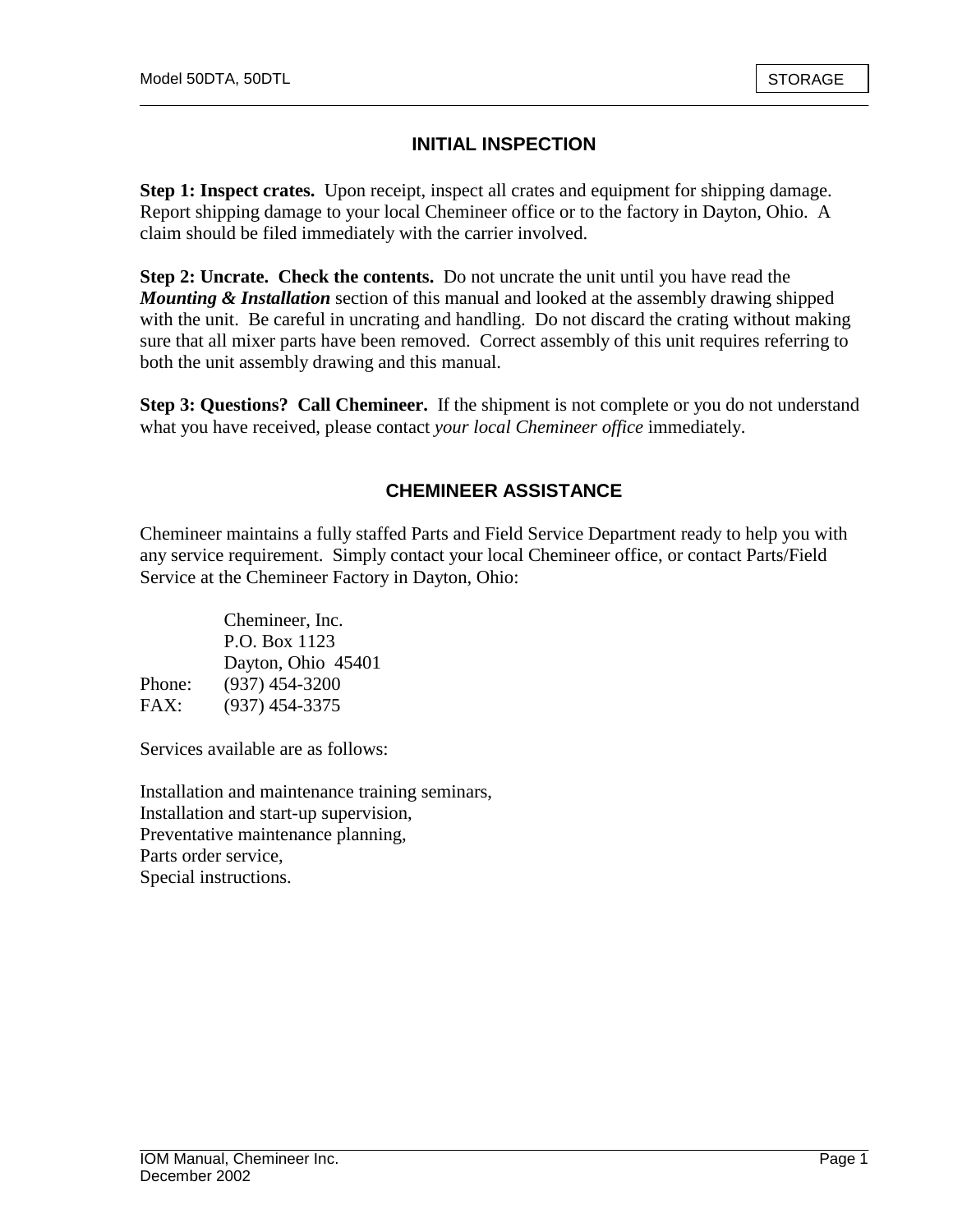# **STORAGE**

Do not remove any protective packaging, coatings (generally applied to the motor output shaft), or any protective coverings that may be applied to the wetted parts until the mixer is to be put into service. If the equipment is to be stored, *do not stack crates*. Store in a clean dry indoor location that is free from wide variations in temperature. The storage area should be free from vibration and excessive heat.

Inspect for external rust at six-month intervals. Apply rust preventative as required. If the unit has been in storage for more than six months or subjected to adverse moisture conditions, the motor windings may have to be dried prior to operation.

*CAUTION! Coated/rubber covered agitator parts require special handling to avoid damage to coatings/rubber coverings. Do not use chains or hooks on coated/covered surfaces. Special care is required to prevent damage to edges and outside corners. Contact Chemineer Field Service for instructions.* 

### **Short-Term Indoor Storage**

Mixers should be stored indoors in areas with no vibration and relatively constant temperatures and humidity. The factory storage preparations should be acceptable for up to six months storage.

Rotate the drive coupling 10 to 15 revolutions at least once per month to reduce the possibility of brinelling of the bearings and to redistribute bearing grease.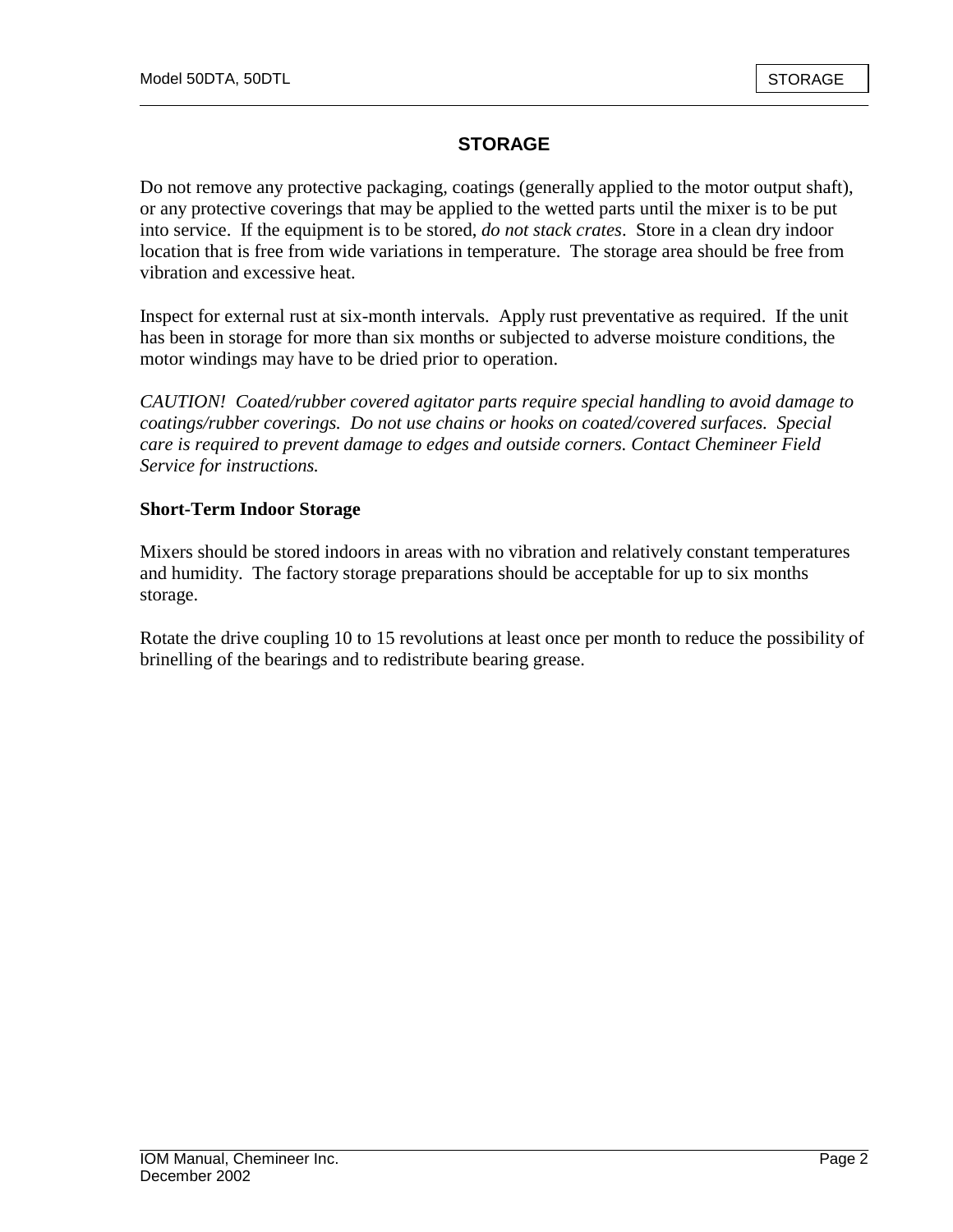#### *Refer to the mixer assembly drawing for the required support structure design loads.*

In designing the structure to accommodate bending moment, the structure should be sufficiently rigid so that the mixer extension shaft will not move more than 1/64 inch (.4mm) per foot of length due to deflection of the mounting system.

The 50DTA and 50DTL units are supplied with a standard flange designed to mount on an ANSI or DIN nozzle or pad located on the vessel top head. Refer to the mixer assembly drawing for agitator mounting flange size and type. Special flanges, including ferrule type, are also available.

The following methodology will help determine if the designated vessel top head is sufficiently rigid to properly support a mixer or if reinforcement through gusseting is required.

1. Evaluate the designated vessel top head. Recommended head thicknesses are listed for ungusseted nozzles *(Table 1)* and ungusseted pads *(Table 2).* If the designated vessel head thickness conforms to the given dimension, refer to *page 7* for *Sealed Tank Mixer Installation*. No further vessel head thickness evaluation is required.

#### **TABLE 1: RECOMMENDED MINIMUM HEAD THICKNESSES, "t", inches (mm) FOR UNGUSSETED NOZZLE MOUNTING**

|        | . ''T'' FT (M`<br><b>TANK DIAMETER</b> |        |               |                |                                                                     |                         |        |        |        |        |        |        |
|--------|----------------------------------------|--------|---------------|----------------|---------------------------------------------------------------------|-------------------------|--------|--------|--------|--------|--------|--------|
|        | 12<br>10<br>16<br>14<br>2.5<br>ັ       |        |               |                |                                                                     |                         |        |        |        |        |        |        |
| (.61)  | (0.76)                                 | (0.91) | l クク)<br>1.44 | 1.52           | (1.83)                                                              | (2.13)                  | (2.44) | (2.74) | (3.05) | (3.66) | (4.27) | (4.88) |
| .625   | .625                                   | .750   | .750          | .875           | .875                                                                | .875                    | 000.1  | 000.   | 1.000  | .000   | .000   | 000.1  |
| (15.9) | $15.9^{\circ}$                         | [19.1] | 19.1          | ده ص<br>ے ، دے | ده ده۱<br>$\mathcal{L}_1 \mathcal{L}_2 \mathcal{L}_3 \mathcal{L}_4$ | $\gamma$<br>C.<br>ستمست | (25.4) | (25.4) | (25.4) | (25.4) | (25.4) | (25.4) |

#### **TABLE 2: RECOMMENDED MINIMUM HEAD THICKNESS, "t", inches (mm) FOR PAD MOUNTING**

|       | <b>TANK DIAMETER.</b><br>. "T" FT (M)   |                                  |                                  |                          |        |        |        |        |        |               |                    |                   |
|-------|-----------------------------------------|----------------------------------|----------------------------------|--------------------------|--------|--------|--------|--------|--------|---------------|--------------------|-------------------|
| ∸     | $\Omega$<br>12<br>16<br>10<br>2.5<br>14 |                                  |                                  |                          |        |        |        |        |        |               |                    |                   |
| (.61) | (0.76)                                  | (0.91)                           | (1.22)                           | (1.52)                   | (1.83) | (2.13) | (2.44) | (2.74) | (3.05) | (3.66)        | (4.27)             | (4.88)            |
| .375  | .375                                    | .500                             | .500                             | .500                     | .625   | .625   | .750   | .750   | .750   | .875          | .875               | .875              |
| (9.5) | (9.5)                                   | 12.7<br>$1 \overline{2} \cdot I$ | 12.7<br>$1 \overline{2} \cdot 1$ | 12.7<br>$1 \overline{2}$ | 15.9   | 15.9)  | (19.1) | 19.1   | (19.1) | ده ص<br>ستمست | ור ררי<br>كە كەنگە | ره اټ<br>ے کے لیے |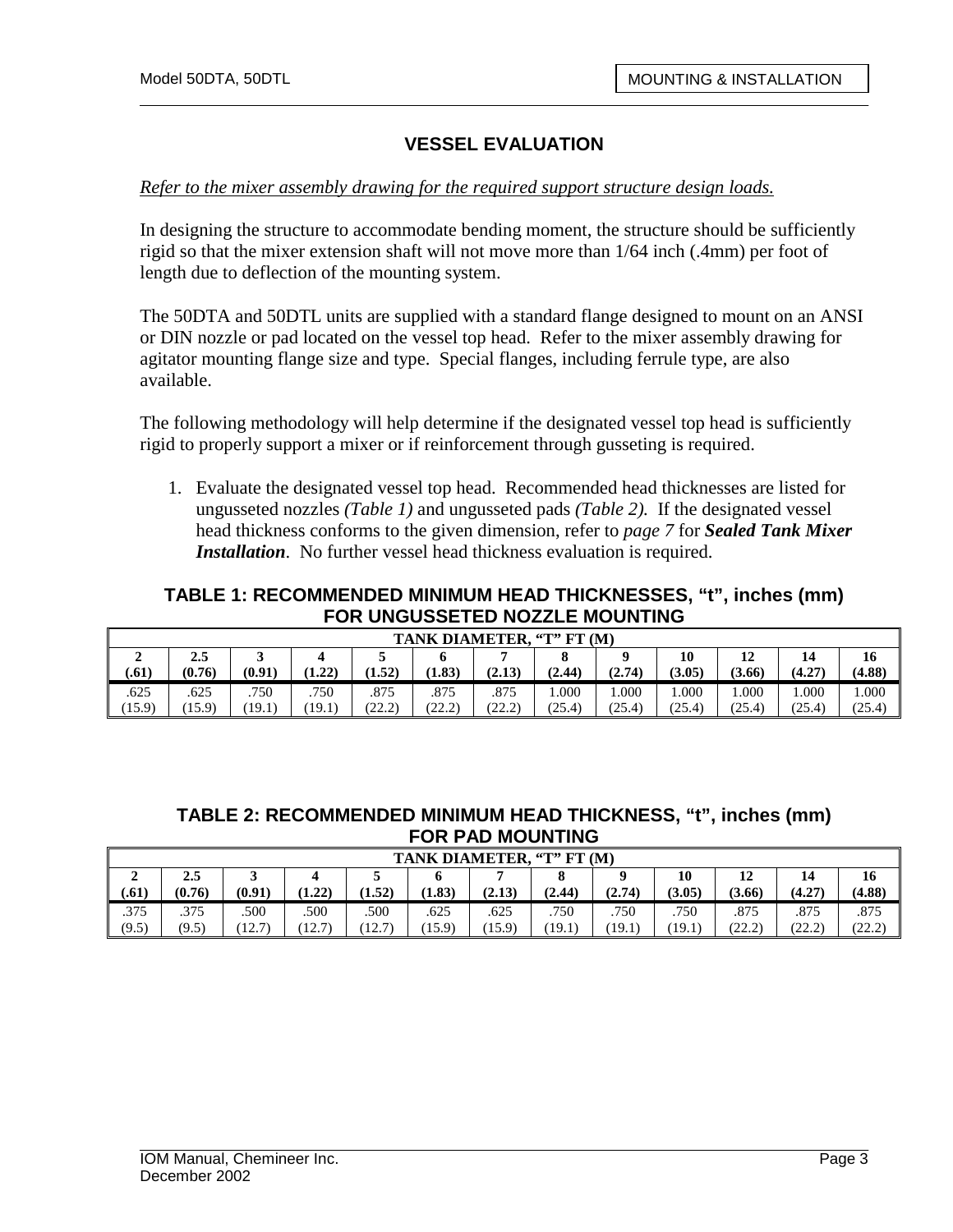2. If the designated vessel top head **does not** meet *Table 1 or Table 2* criteria, reinforcement support may be added to provide the equivalent rigidity of a thicker head, providing that the existing head thickness meets the minimum thicknesses as noted in *Table 3, belo*w, for nozzles or pads. Reference *Figure 1, page 5*.

*If the vessel head still does not meet the minimum thicknesses listed below, consult Chemineer Field Service for assistance.*

## **TABLE 3: RECOMMENDED MINIMUM HEAD THICKNESSES, "t", inches (mm) FOR REINFORCED NOZZLE OR PAD MOUNTING**

|       | <b>TANK DIAMETER.</b><br>FT(M) |        |        |        |        |        |        |        |        |                          |                       |        |
|-------|--------------------------------|--------|--------|--------|--------|--------|--------|--------|--------|--------------------------|-----------------------|--------|
| ◢     | 2.5                            |        |        |        |        |        |        |        | 10     | 12                       | 14                    | 16     |
| (.61) | (0.76)                         | (0.91) | (1.22) | (1.52) | (1.83) | (2.13) | (2.44) | (2.74) | (3.05) | (3.66)                   | (4.27)                | (4.88) |
| .188  | .188                           | .250   | .250   | .250   | .250   | .250   | .375   | .375   | .375   | .500                     | .500                  | .625   |
| (4.8) | (4.8)                          | (6.4)  | (6.4)  | (6.4)  | (6.4)  | (6.4)  | (9.5)  | (9.5)  | (9.5)  | 12.7<br>$1 \overline{2}$ | 12T<br>$\overline{1}$ | (15.9) |

3. If reinforcement is applicable, refer to *Tables 4 and 5, below and Figure 2, page 6* for proper reinforcement dimensions.

#### **TABLE 4: MOUNTING NOZZLE REINFORCEMENT DIMENSIONS, inches (mm)**

| $ANSI-DIN$ | <b>NOZZLE HEIGHT</b> | <b>GUSSET</b>    | <b>BACKUP PLATE</b> |  |
|------------|----------------------|------------------|---------------------|--|
|            | <b>MINIMUM</b>       | <b>DIMENSION</b> | <b>RADIUS</b>       |  |
| 6 (150)    | (102)                | 6.5(165)         |                     |  |

#### **TABLE 5: MOUNTING PAD REINFORCEMENT DIMENSIONS, inches (mm)**

| <b>ANSI – DIN</b> | D<br><b>BACKUP PLATE</b><br>RADIUS |  |  |  |  |
|-------------------|------------------------------------|--|--|--|--|
| 6(150)            | 12(305)                            |  |  |  |  |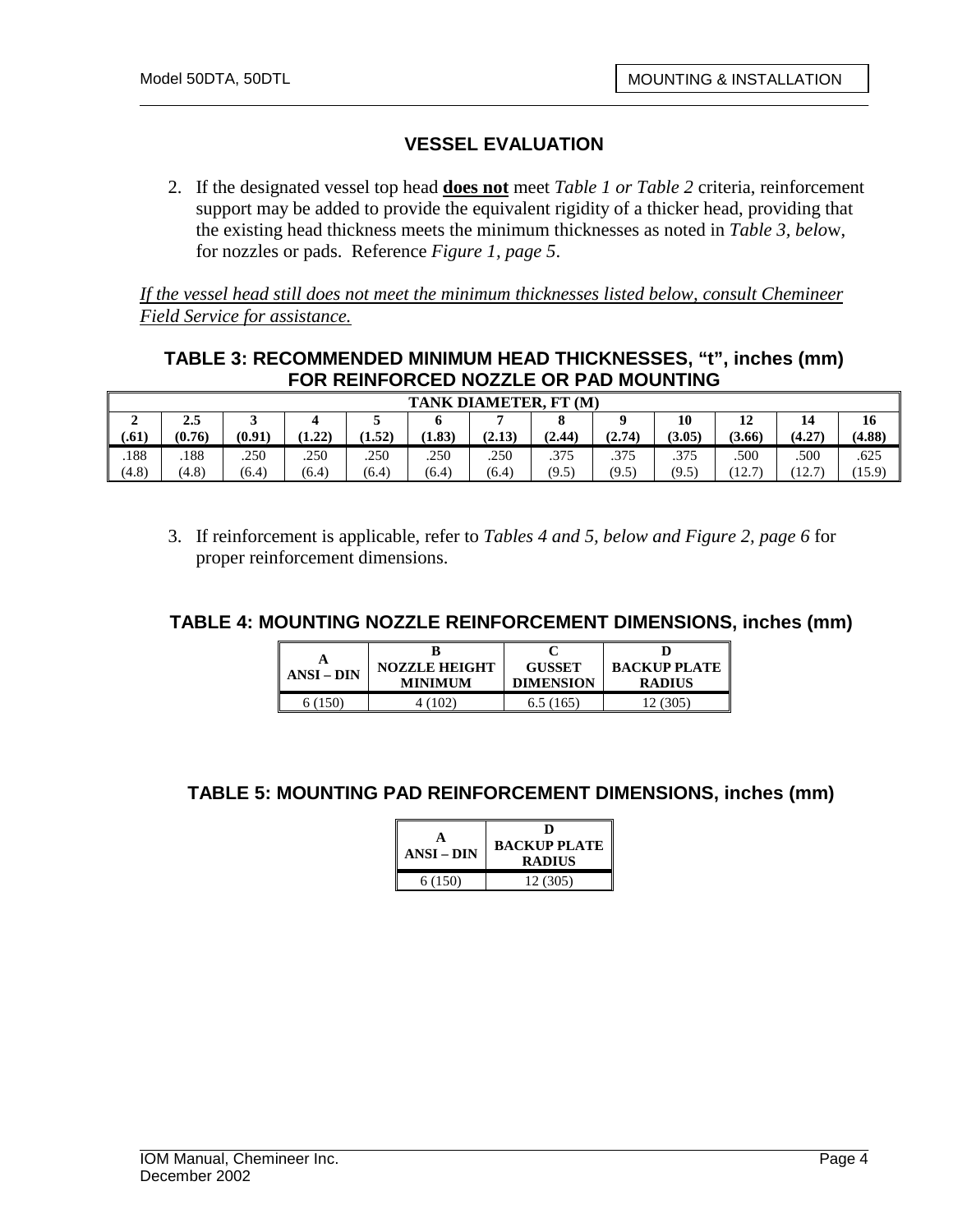

Figure 1: Models 50DTA, 50DTL Installation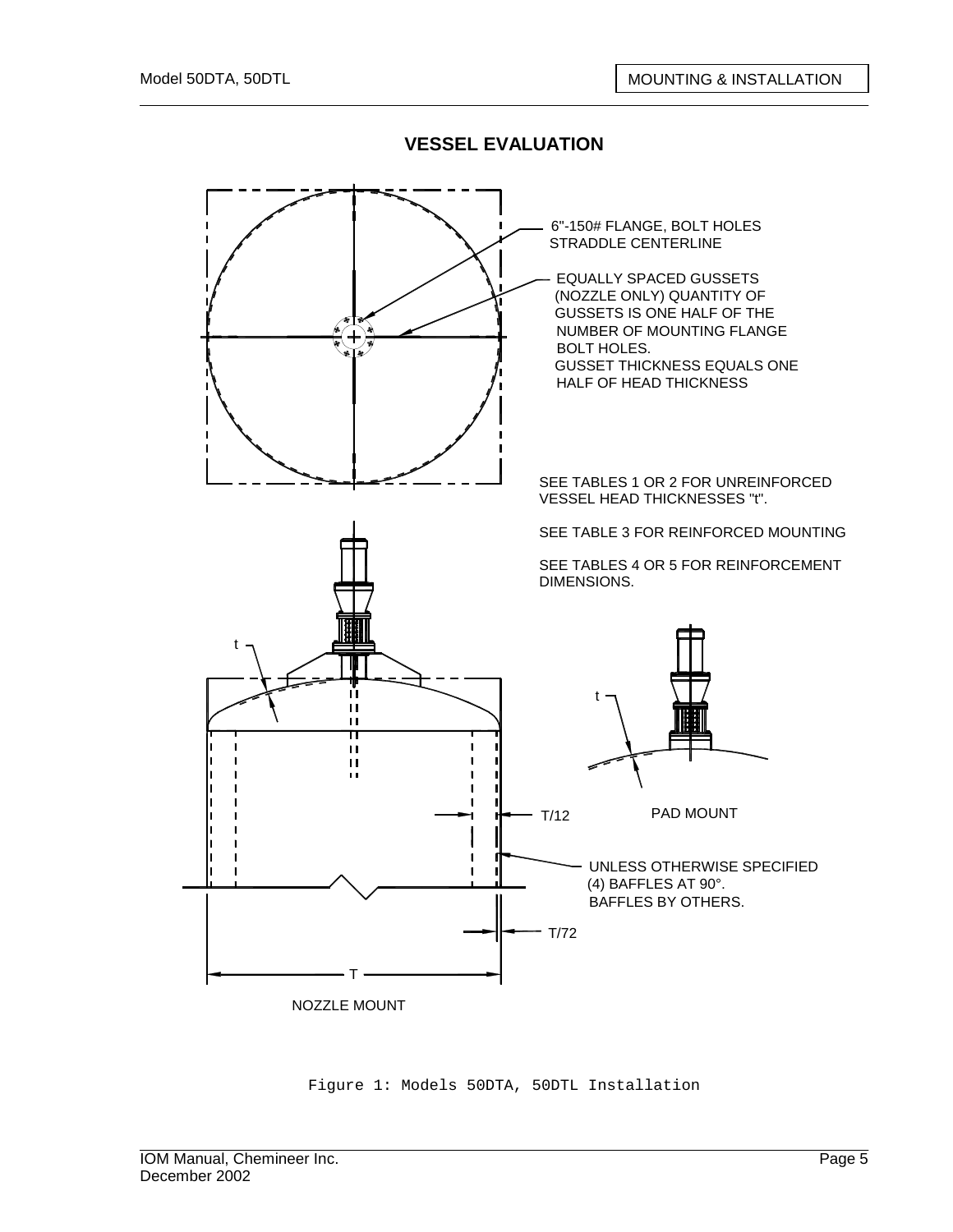

Figure 2: 50DTA, 50DTL Mounting, Nozzle/Pad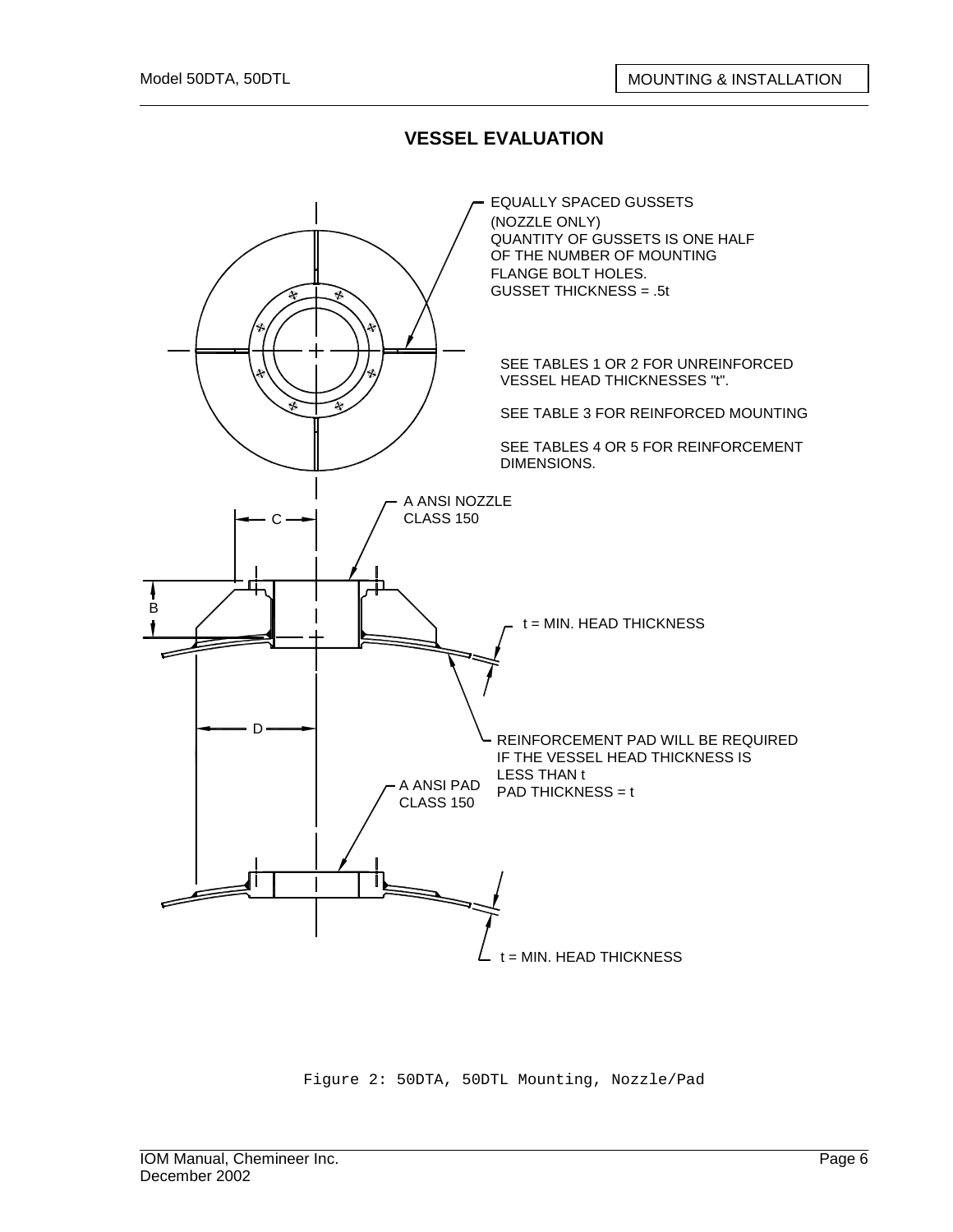#### *Correct unit installation requires both the unit assembly drawing and this manual.*

The models 50DTA and 50DTL are gear reduced, heavy duty, stuffing box (50DTA) or v-ring (50DTL) sealed designs for closed tank applications. The drive unit is typically shipped with the motor **[100]** mounted to the cast aluminum housing **[201-05]**. Extension shaft attachment may be via either a chuck drive shaft **[249]** coupling or a flanged drive shaft **[251]** coupling, with bearing support that extends from the housing. Also in the main unit box will be a separate carton for the seal assembly **[1300 or 1800]**, pedestal and handhole covers **[1100]**, removable extension shaft coupling **[300]** if applicable, mounting flange **[1251]**, impellers **[500]** and all other required accessories. Shafting **[400]** is shipped separately.

*Be certain to locate all contents before discarding packaging materials.* 

1. Remove all shipping constraints. A nylon strap, or similar, should be secured around the mixer housing **[201-05]** to lift and move the mixer. Please note the approximate net weight of the unit as shown on the assembly drawing and use caution when moving or lifting these items. *At no point during installation or maintenance of the mixer, should the extension shaft ever be used as a lifting point!*

*WARNING: DO NOT connect the mixer to the power source until the unit is fully assembled and properly positioned in the vessel.* 

- 2. Install the mounting flange **[1251]**, onto the vessel nozzle using a customer supplied gasket and fastener set.
- 3. Install handhole cover bolts and lockwashers **[1108, 1109]** into the pedestal **[1101].** Refer to *Figure 4, page 9*. Assemble pedestal to mounting flange using bolts and lockwashers **[1105, 1106]**. Torque bolts to the value shown in *Table 7, page 19*.
- 4. Lift the mixer shaft **[400]** and lower it into the vessel. All welded shaft assemblies may require an alternate vessel opening to lower the shaft assembly through, prior to raising it through the mixer mounting flange.
- 5. For units with 1" diameter shafting, lift the shaft up through the mixer mounting flange from the inside of the vessel and block it in place such that the shaft end is approximately *1" below* the pedestal top surface.

For units with 1-1/2" diameter shafting, lift the shaft up through the mixer mounting flange from the inside of the vessel and block it in place such that the shaft end extends approximately *5" above* the pedestal top surface.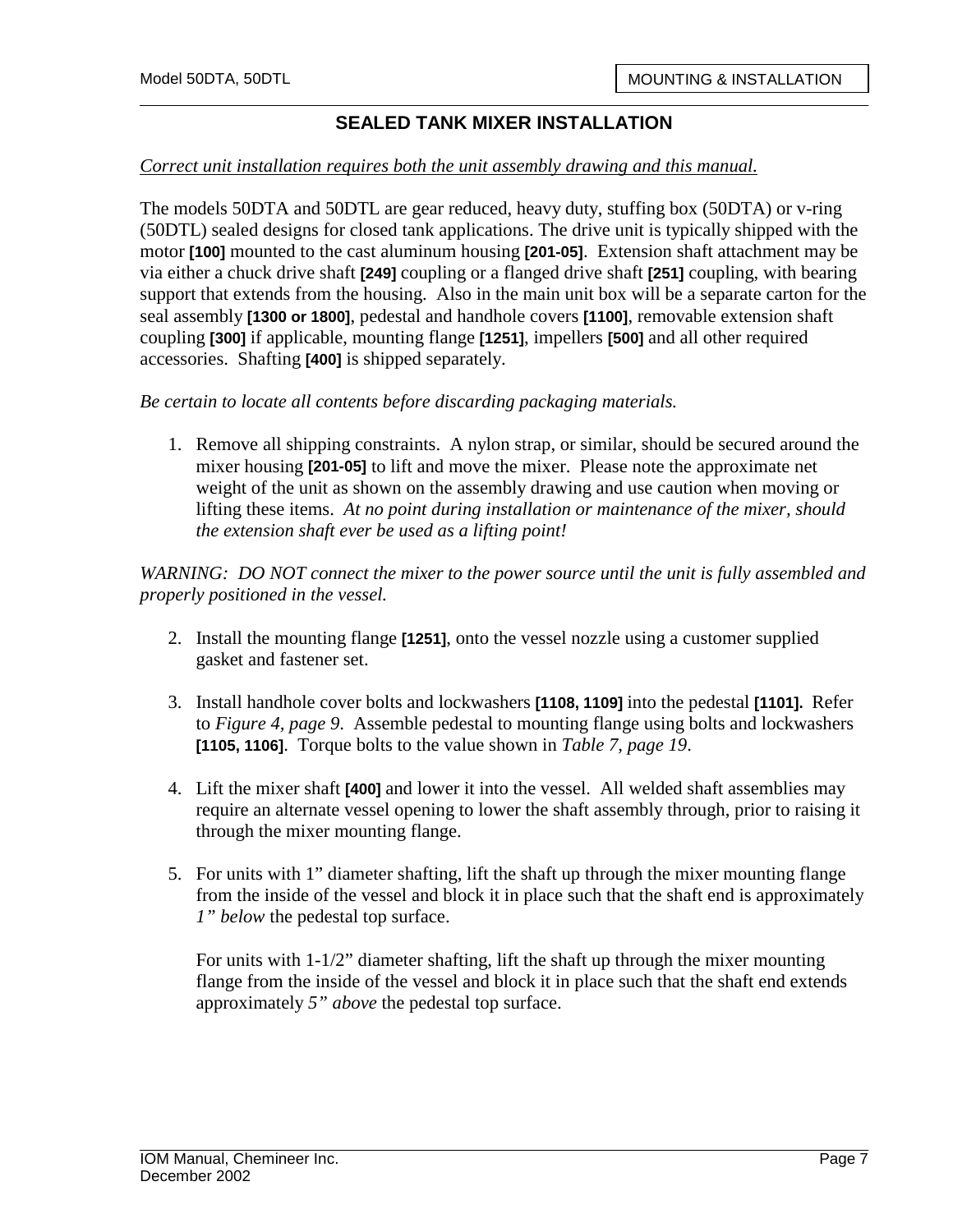

Figure 3: Models 50DTA, 50DTL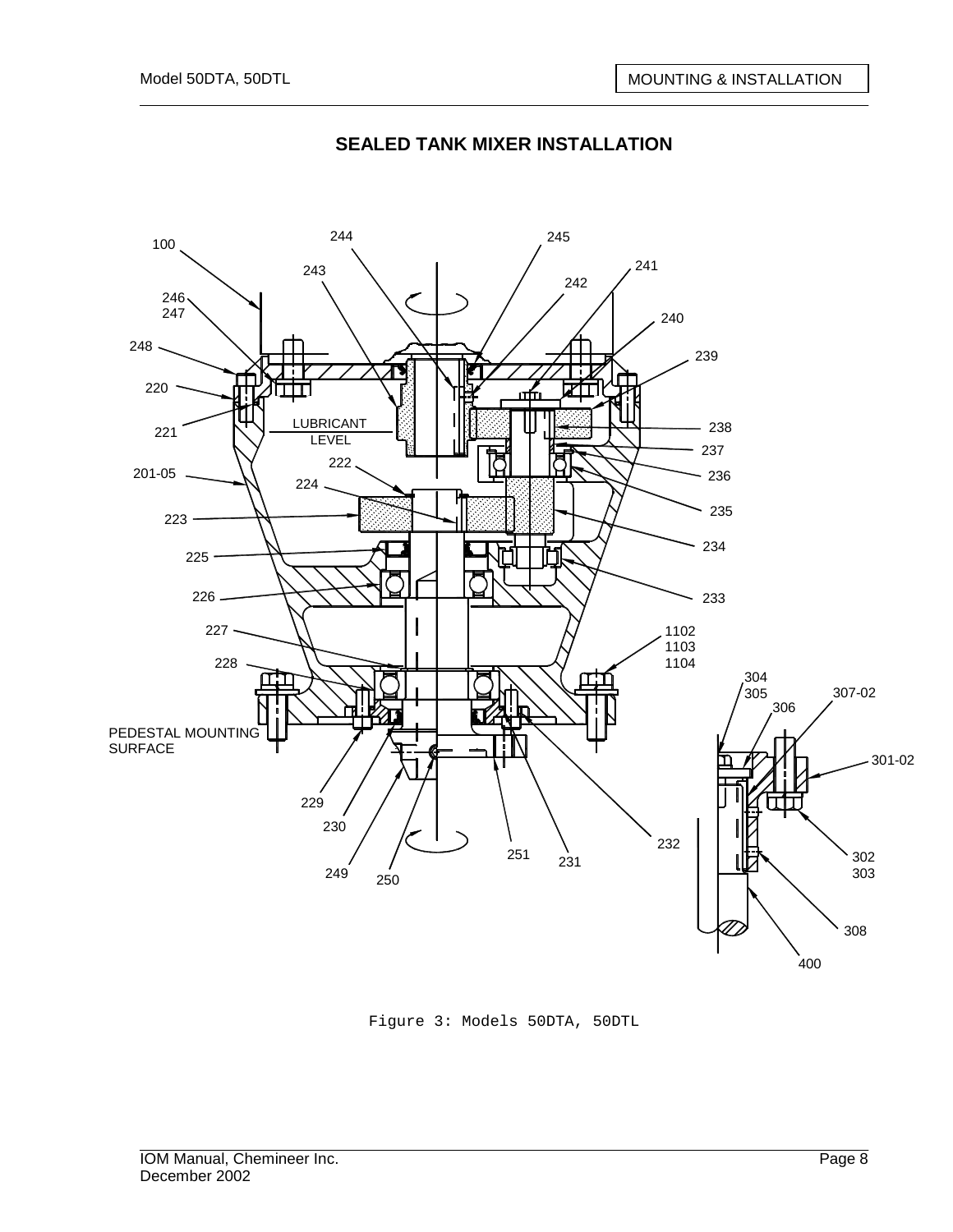



Figure 4: Handhole Cover Assembly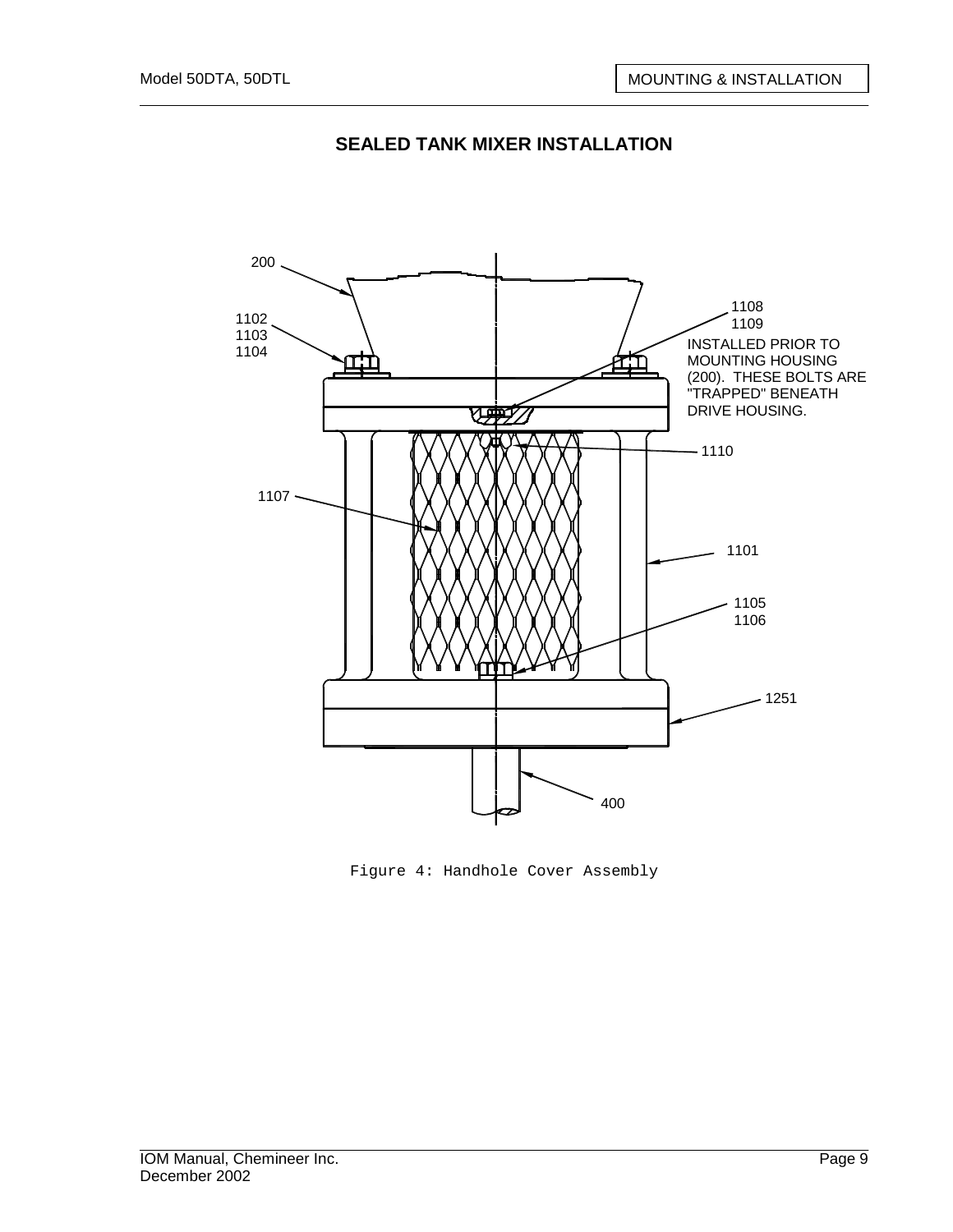6. *For DTA units:* Place o-ring **[1252]** into the groove in the mounting flange **[1251]**. Install packing housing **[1307]** with bolts, lockwashers, and flatwashers **[1309, 1310, 1311]**. *Do not tighten packing housing bolts at this time.* Install the packing rings **[1308]** being careful to stagger the packing split. Seat each packing ring as it is installed. Install the two threaded studs  $[1301]$  at  $180^\circ$  from each other.



Figure 5: Stuffing Box Installation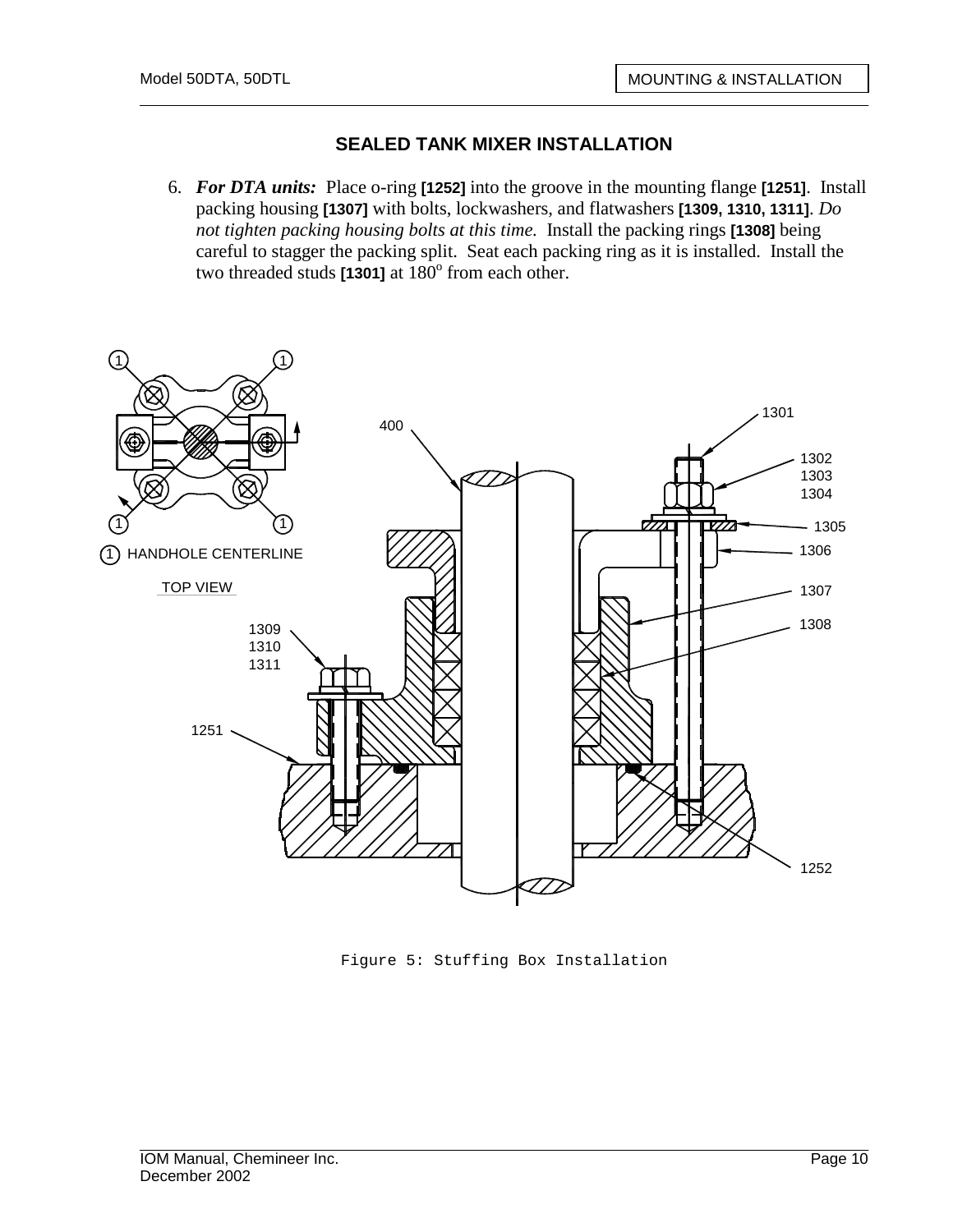*For DTL units:* Place o-ring **[1252]** into the groove in the mounting flange **[1251]**. Install the seal plate **[1802]** with bolts and lockwashers **[1803, 1804]**. Install the v-ring **[1801]**  over the shaft end and onto the seal plate. *Do not tighten seal plate mounting bolts at this time.*



Figure 6: V-Ring Seal Installation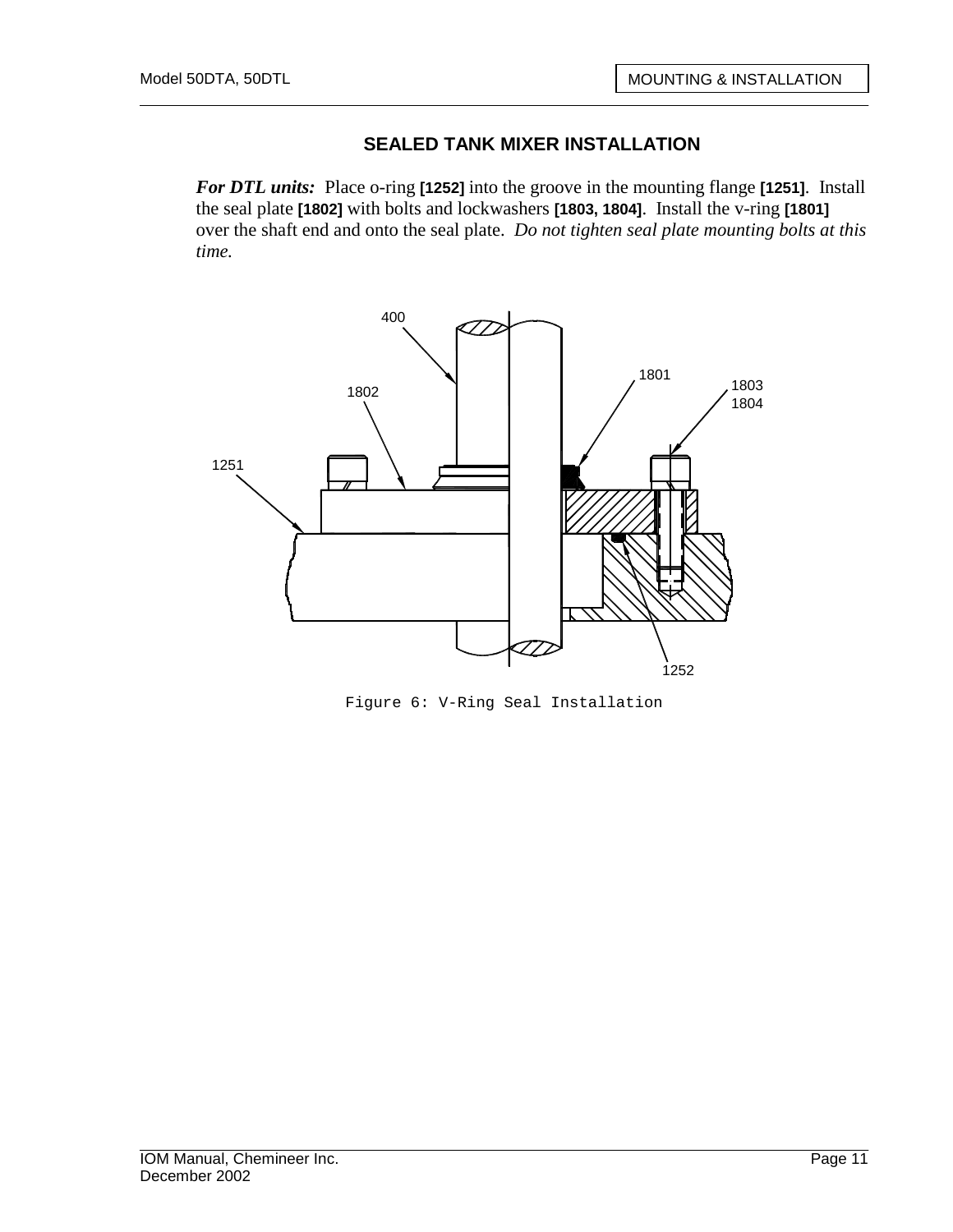- 7. For units with *1" diameter shafting and chuck drive shaft coupling:*
	- a. Lower the drive motor/housing assembly onto the pedestal **[1101]**. Remove the shaft blocking. Raise the extension shaft **[400]** and insert it into the drive shaft **[249]** chuck until the shaft bottoms out, approximately 5" (127mm). Orient the shaft to allow the chuck setscrews  $\left[250\right]$  (two at  $90^{\circ}$ ) to engage the "flats" on the extension shaft. Tighten chuck setscrews **[250]** with a 3/16" hex key wrench.
	- b. Attach the housing to the pedestal with bolts, lockwashers, and flatwashers **[1102, 1103, 1104]**. Torque bolts to the value shown in *Table 7, page 19*.

#### For units with *1-1/2" diameter shafting and flanged drive shaft coupling:*

- a. Clean the extension shaft **[400]** turndown diameter and the removable shaft coupling **[301-02]**. Make sure both surfaces are completely dry and free from any burrs or nicks. Install the shaft key **[307-02]** into the extension shaft keyway, making sure it is fully bottomed into the keyway. Install the coupling over the shaft end. Install the shaft bolt, lockwasher, and flatwasher **[304, 305, 306]** and torque to the value shown in *Table 7, page 19*. Engage the two coupling setscrews **[308]** onto the shaft key **[307-02]**.
- b. Lift and suspend the mixer drive over the pedestal **[1101]** and removable coupling half **[301-02]** close enough to allow the installation of the coupling bolts and lockwashers [302, 303]. Install two coupling bolts and lockwashers at 180<sup>°</sup>. Tighten the bolts to engage the tenon and pull the removable coupling **[301]** and flanged drive shaft coupling **[251]** faces together. Install and tighten the remaining coupling bolts and lockwashers **[302, 303]**. Lift the mixer assembly enough to remove the shaft blocking and gently lower the drive housing onto the pedestal. Attach the drive to the pedestal with bolts, lockwashers, and flatwashers **[1102, 1103, 1104]**. Torque bolts to the value shown in *Table 7*.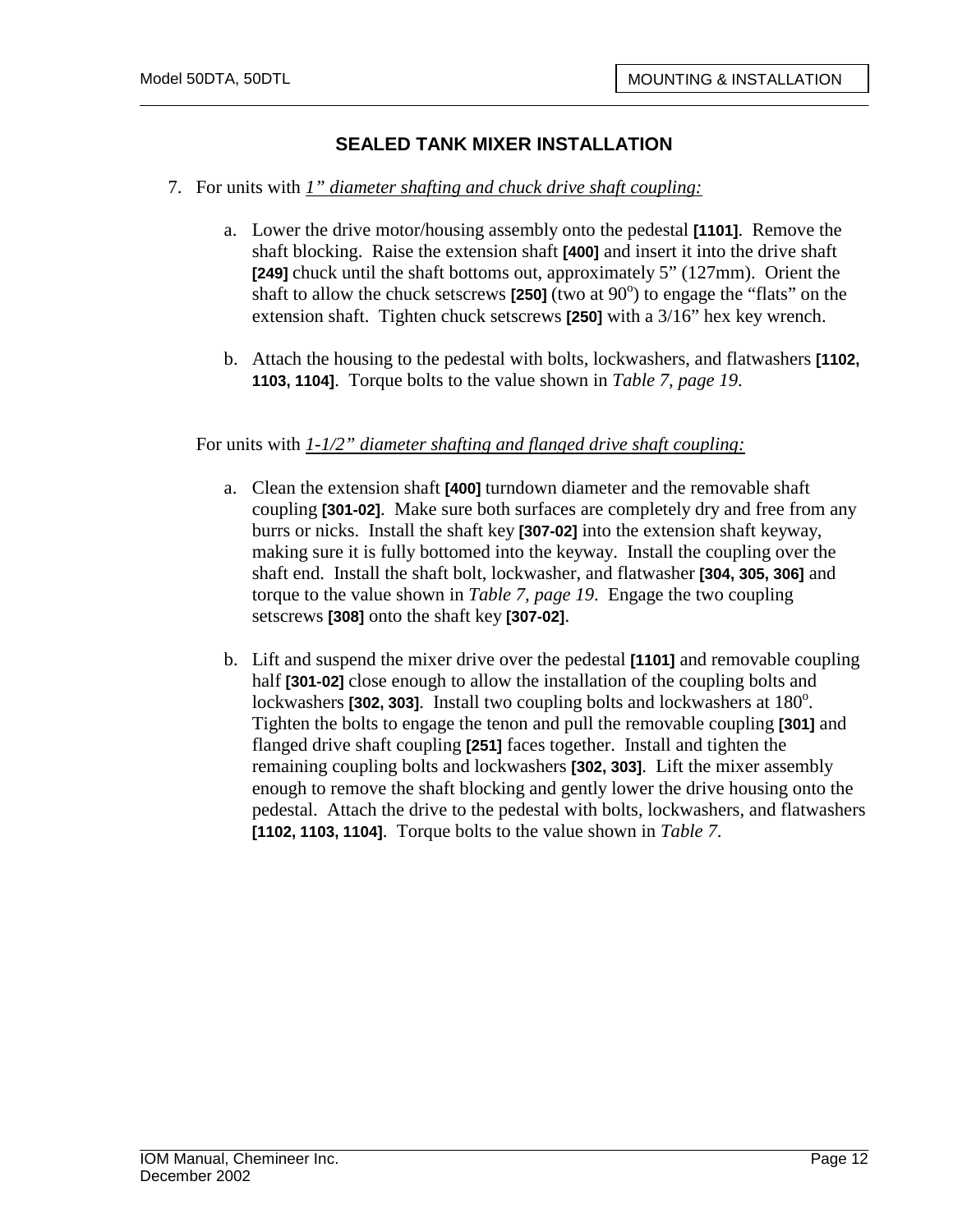8. *For DTA units:* Install the split packing gland **[1306]** over the threaded studs **[1301]** with gland clamps **[1305]**, flatwashers, lockwashers, and hex adjusting nuts **[1302, 1303, 1304]**. Refer to *Figure 5, page 10*. The split packing gland must be square with the packing housing. Tighten packing housing bolts **[1309]**. Torque to the value shown in *Table 7, page 19*.

Tighten the hex adjusting nuts **[1302]**. Let the packing set for five to ten minutes so that it can cold flow and adjust to the gland pressure. Loosen the hex adjusting nuts, then finger tighten. After starting the unit, the packing will require adjusting. Refer to *Operation – Shaft Seals, page 25*.

*For DTL units:* Center the seal plate on the shaft. Torque bolts to the value shown in *Table 7, page 19*. Refer to *Figure 6, page 11*. Slide the v-ring **[1801]** down the shaft to contact the seal plate **[1802]**.

- 9. Install the handhole covers **[1107-01]** onto the pedestal. Tighten wing nuts **[1110]** to previously installed bolts and lockwashers.
- 10. For single impeller assemblies, install the impeller with the lower hub face even with the shaft end. Impeller orientation should allow the driving edge of the impeller to pump toward the bottom of the mixing vessel. Tighten the impeller setscrews (typically quantity two).

For dual impeller assemblies, space the upper impeller at a recommended minimum of two impeller diameters and maximum of three impeller diameters above the lower impeller. The lower impeller should be a minimum of one impeller diameter below the liquid surface at all times during mixer operation.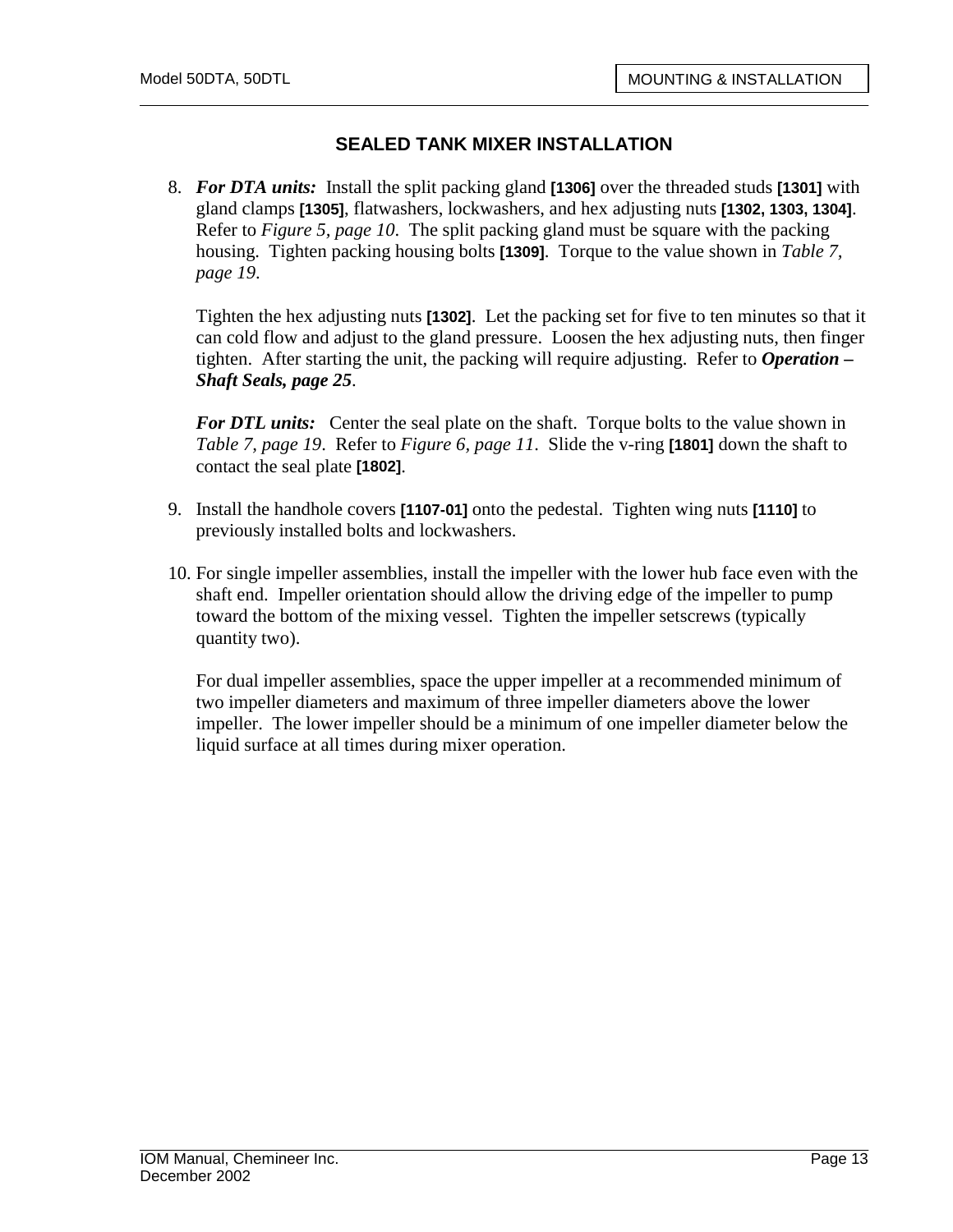#### **SEALED TANK MIXER INSTALLATION OPTIONAL ANGLE MOUNTED DRIVE**

Model 50DTA and 50DTL mixers may be angle mounted. See *Figure 8, page 15* for mixer nozzle location. See *Figure 1, page 5* for structural requirements.

*The drive unit must be angle mounted with nameplate end "down".* Unit will attach to vessel nozzle using customer supplied fastener set.



Figure 7: Angle Mounted Drive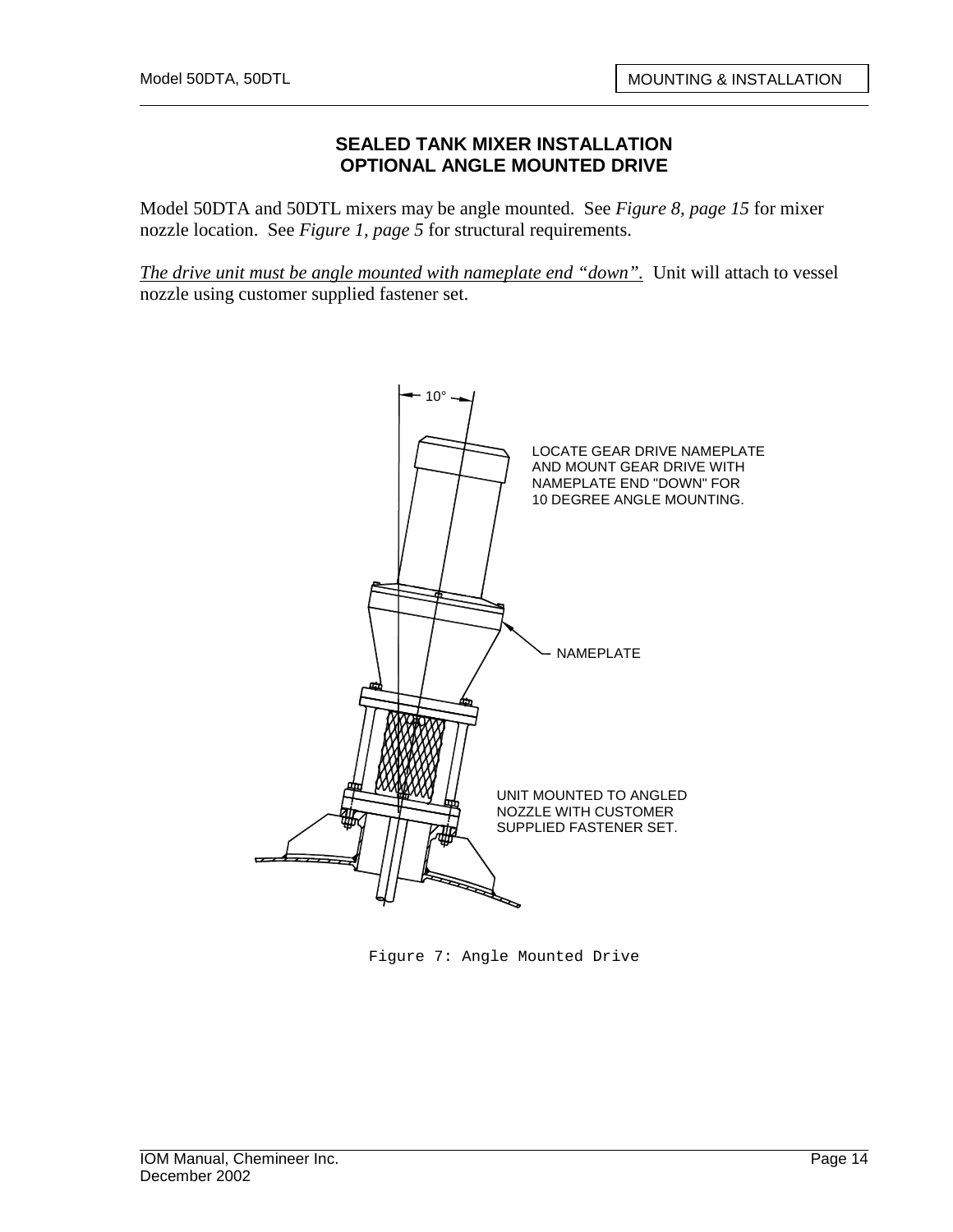

#### **SEALED TANK MIXER INSTALLATION OPTIONAL ANGLE MOUNTED DRIVE**

Figure 8: Angle Mount Installation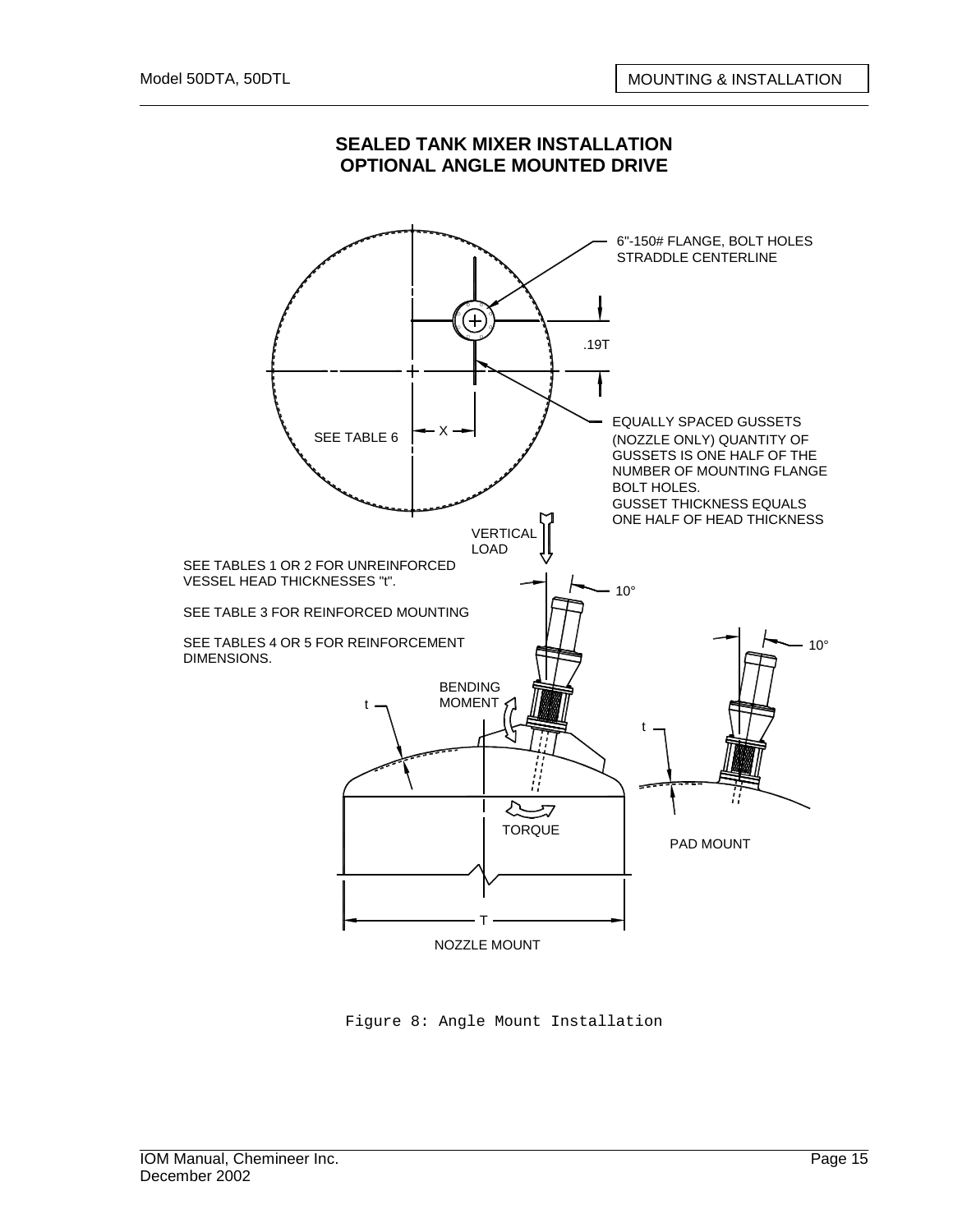#### **SEALED TANK MIXER INSTALLATION OPTIONAL ANGLE MOUNTED DRIVE**

#### **TABLE 6: OFF-CENTER POSITIONING**

| <b>SHAFT EXTENSION RANGE</b><br>IN(MM) | "X" DIMENSION<br>IN(MM) | <b>MINIMUM TANK DIAMETER</b><br>"T" IN $(MM)$ |
|----------------------------------------|-------------------------|-----------------------------------------------|
| $20" - 37" (508 - 940)$                | 5''(127)                | 18" (457)                                     |
| $38" - 53" (965 - 1346)$               | $7.5$ " (191)           | $22$ " (559)                                  |
| $54" - 76" (1372 - 1930)$              | $10.75$ " (273)         | $32$ " (813)                                  |
| $77" - 110" (1956 - 2794)$             | $15.5$ " (394)          | $46$ " (1168)                                 |
| $111" - 135" (2819 - 3429)$            | $21.25$ " (540)         | (1626)<br>$64"$ (                             |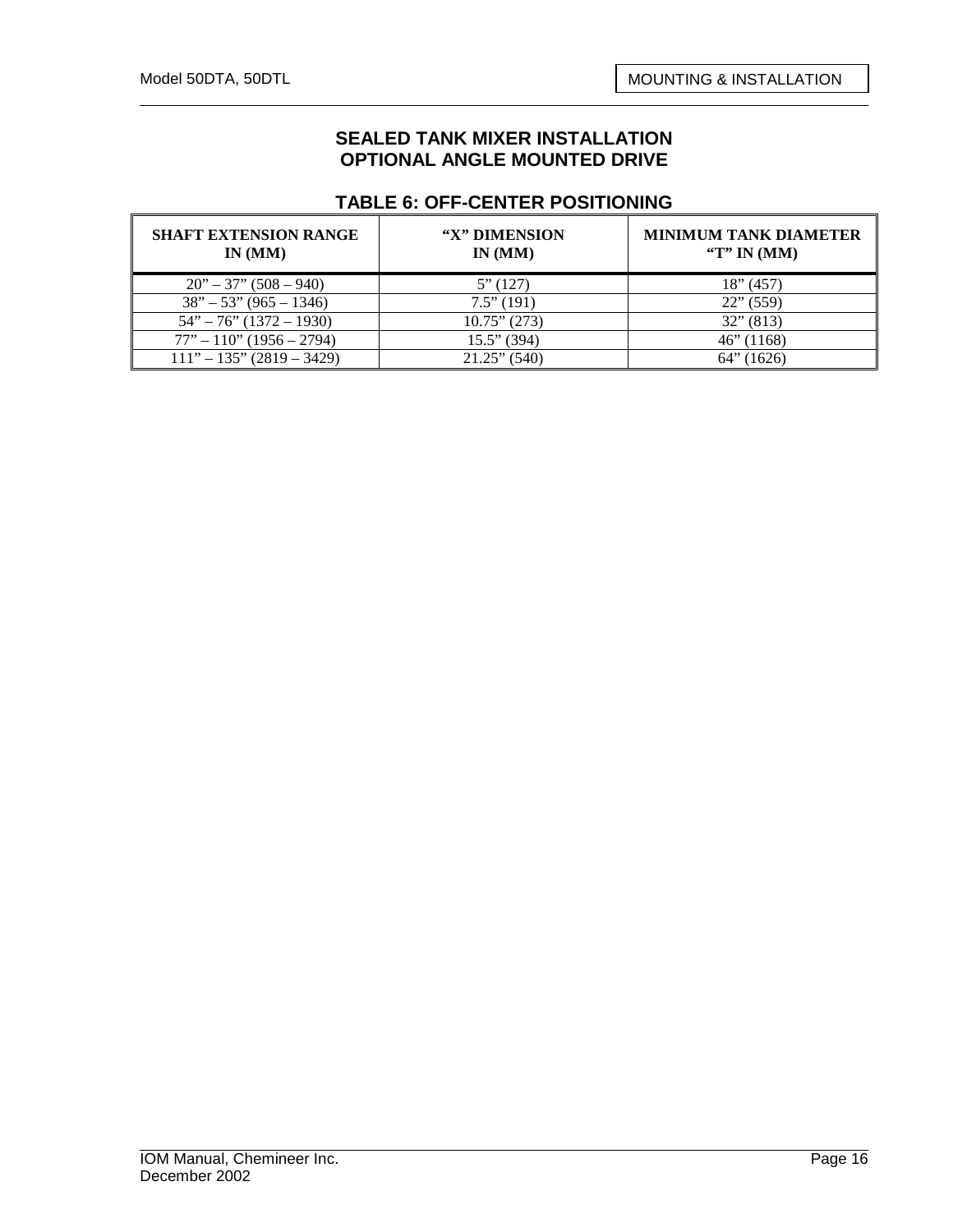## **MIXER INSTALLATION**

#### **ELECTRIC MOTORS**

- 1. Check the nameplate data on the motor to assure that the available power supply agrees with the motor requirements. Protective devices should be of the proper size and rating to safely carry the load and interrupt the circuit on overloads.
- 2. If the motor has been stored in a damp location, the windings may require drying.

*NOTE: Do not obstruct the normal flow of ventilating air through or over the motor.* 

- 3. Many of the motors supplied with this product are dual voltage. The motor cord supplied with a single phase motor is applicable for use on 125VAC systems only. Customer is responsible for supplying all necessary motor connections and for properly wiring the motors. Refer to wiring diagram *Figure 9, page 18* for normal motor connections. Consult *Chemineer Field Service* if there are any questions pertaining to the installation or operation of the motor or mixer unit.
- 4. Connect the motor in accordance with the National Electric Code and local requirements, but do not make the connections permanent until the motor rotation has been checked. Jog the motor to check for correct rotation prior to securing wiring. Refer to unit assembly drawing for unit rotation direction.
- 5. If any additional motor auxiliary devices such as space heaters or temperature sensors are used, connect them in proper circuits and insulate them from motor power cables.

## **AIR MOTORS**

- 1. Air motors are designed to be driven by compressed air. Under no circumstances should they be driven with any other type of gas, fluids, particles, solids, or any substance mixed with air.
- 2. The muffler is shipped uninstalled on the air motor. Always install a moisture trap and filter in the air line ahead of the motor.
- 3. "Reversible" type air motors will work equally in both directions. A 4-way valve may be connected to both air ports to allow reversible operation. For efficiency of output and control of speed, use air lines of the same size or the next larger pipe size than the intake port of the motor.
- 4. *Lubrication of the air motor is required.* Refer to *Lubrication* section of this manual for more information.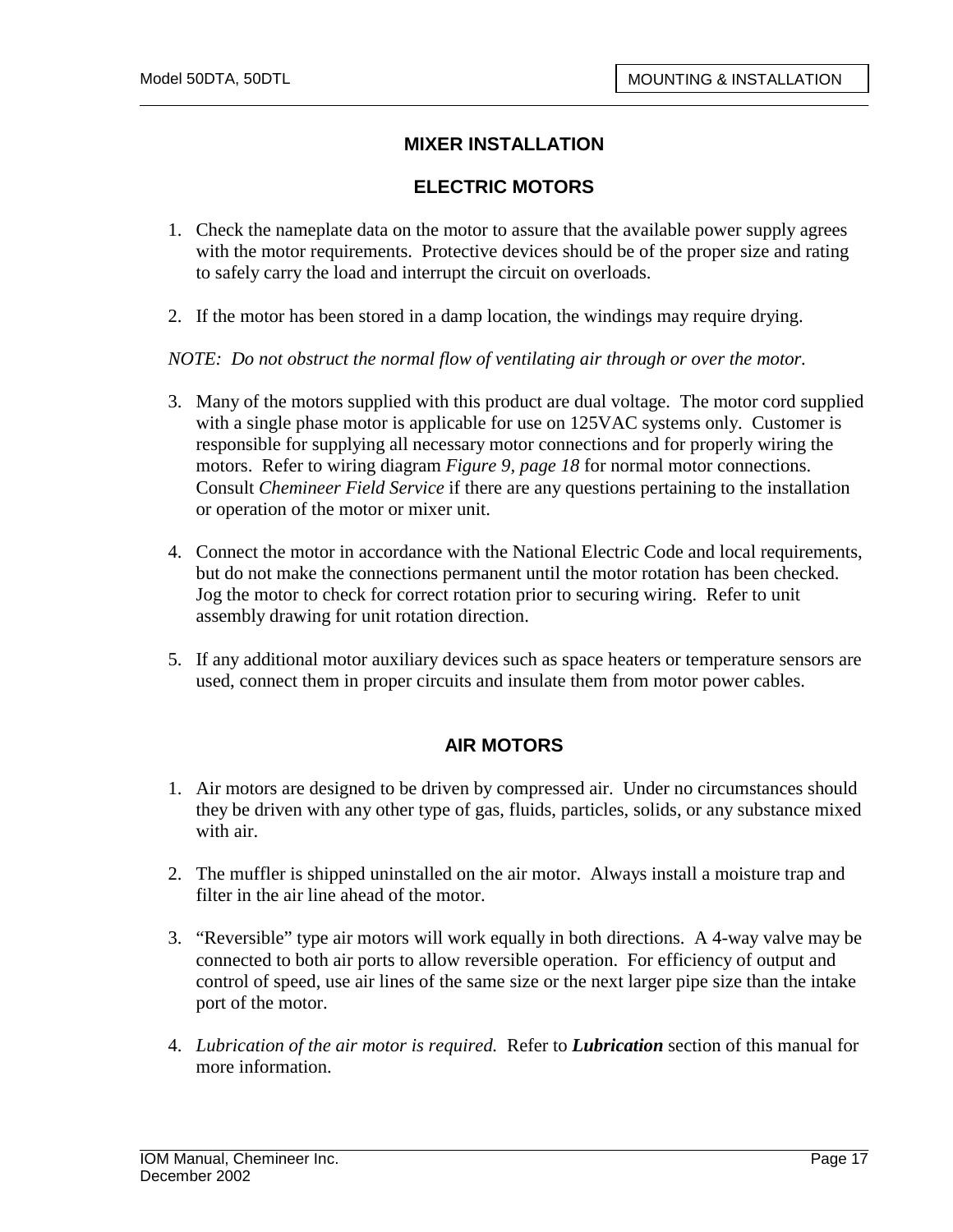## **MIXER INSTALLATION**



NAMEPLATE OR CONDUIT BOX FOR PROPER WIRING

CHECK THE MIXER SHAFT ROTATION AGAINST THE PROPER ROTATION INDICATED ON THE ASSEMBLY DRAWING

NOTE:

THE NORMAL MOTOR SHAFT ROTATION SHOULD BE CCW WHEN LOOKING AT THE MOTOR FROM THE SHAFT END. THE NORMAL MIXER SHAFT ROTATION IS CW WHEN LOOKING INTO THE TANK FOR STANDARD ROTATION IMPELLERS.

Figure 9: Wiring Diagram, Motors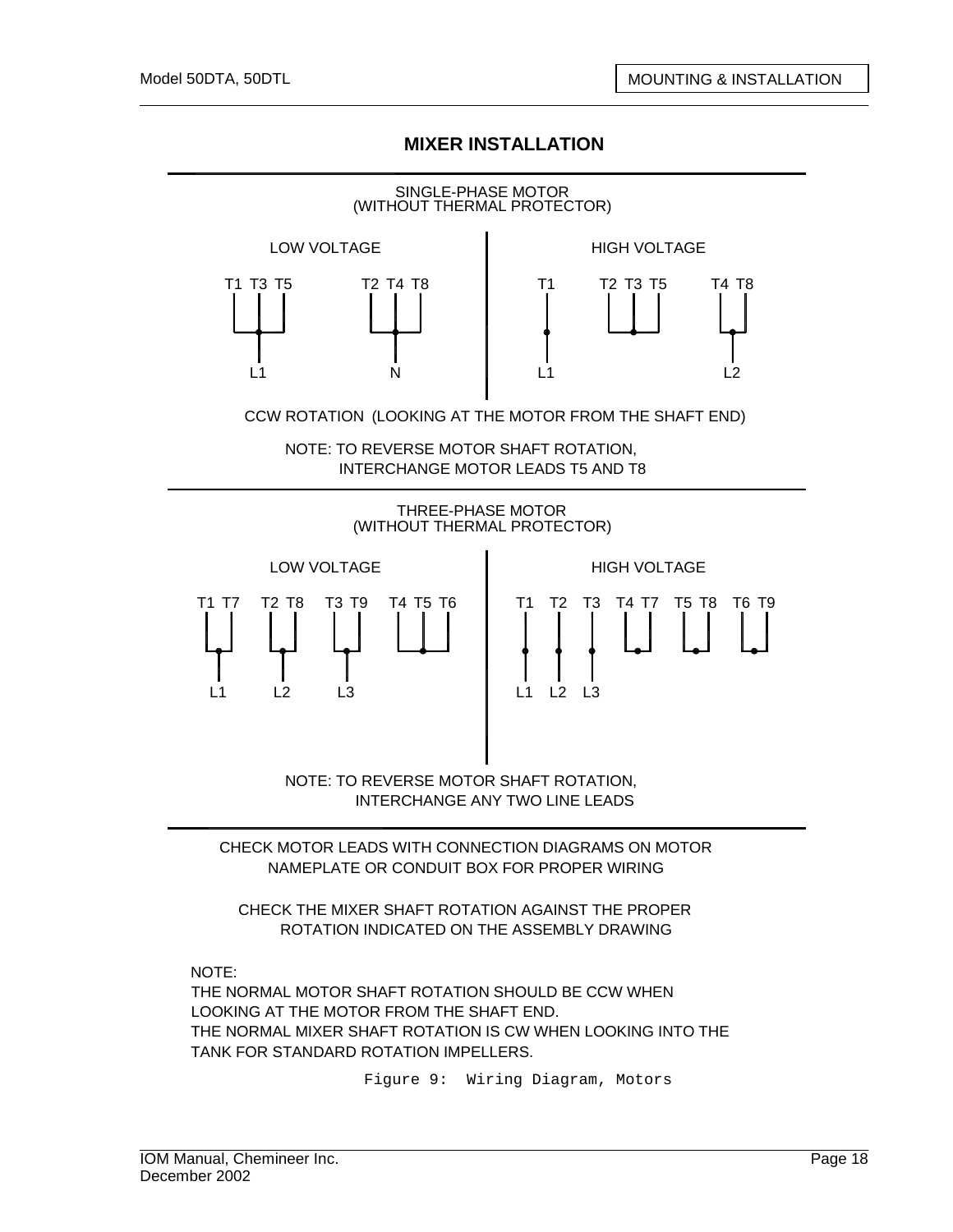# **MIXER INSTALLATION**

## **TABLE 7: BOLT TIGHTENING TORQUE**

| <b>BOLT SIZE</b> |              | <b>CARBON STEEL (1)</b> |                |     | 300 SERIES STAINLESS <sup>(2)</sup> |     |
|------------------|--------------|-------------------------|----------------|-----|-------------------------------------|-----|
|                  |              | <b>GRADE 2</b>          | <b>GRADE 5</b> |     |                                     |     |
|                  | <b>Ft-lb</b> | Nm                      | <b>Ft-lb</b>   | Nm  | <b>Ft-lb</b>                        | Nm  |
| $1/4 - 20$       | 4.1          | 5.6                     |                | 8.1 | 4.1                                 | 5.6 |
| $5/16-18$        | 8.3          |                         | 13             | 17  | 8.3                                 | 11  |
| $3/8 - 16$       | 15           | 20                      | 23             | 31  | 15                                  | 20  |
| $1/2 - 13$       | 38           | 51                      | 56             | 76  | 38                                  | 51  |
| $5/8 - 11$       | 68           | 92                      | 113            | 153 | 68                                  | 92  |
| $3/4 - 10$       | 120          | 163                     | 200            | 271 | 120                                 | 163 |

Tighten all fasteners to values shown unless specifically instructed to do otherwise. Lubricate all fasteners at assembly with grease, oil or an anti-seize material. Bolt threads and contact surfaces of bolt heads and nuts should be lubricated.

 $^{(1)}$ If fasteners cannot be lubricated, multiply table values by 1.33.

<sup>(2)</sup>If fasteners cannot be lubricated, multiply table values by 1.25.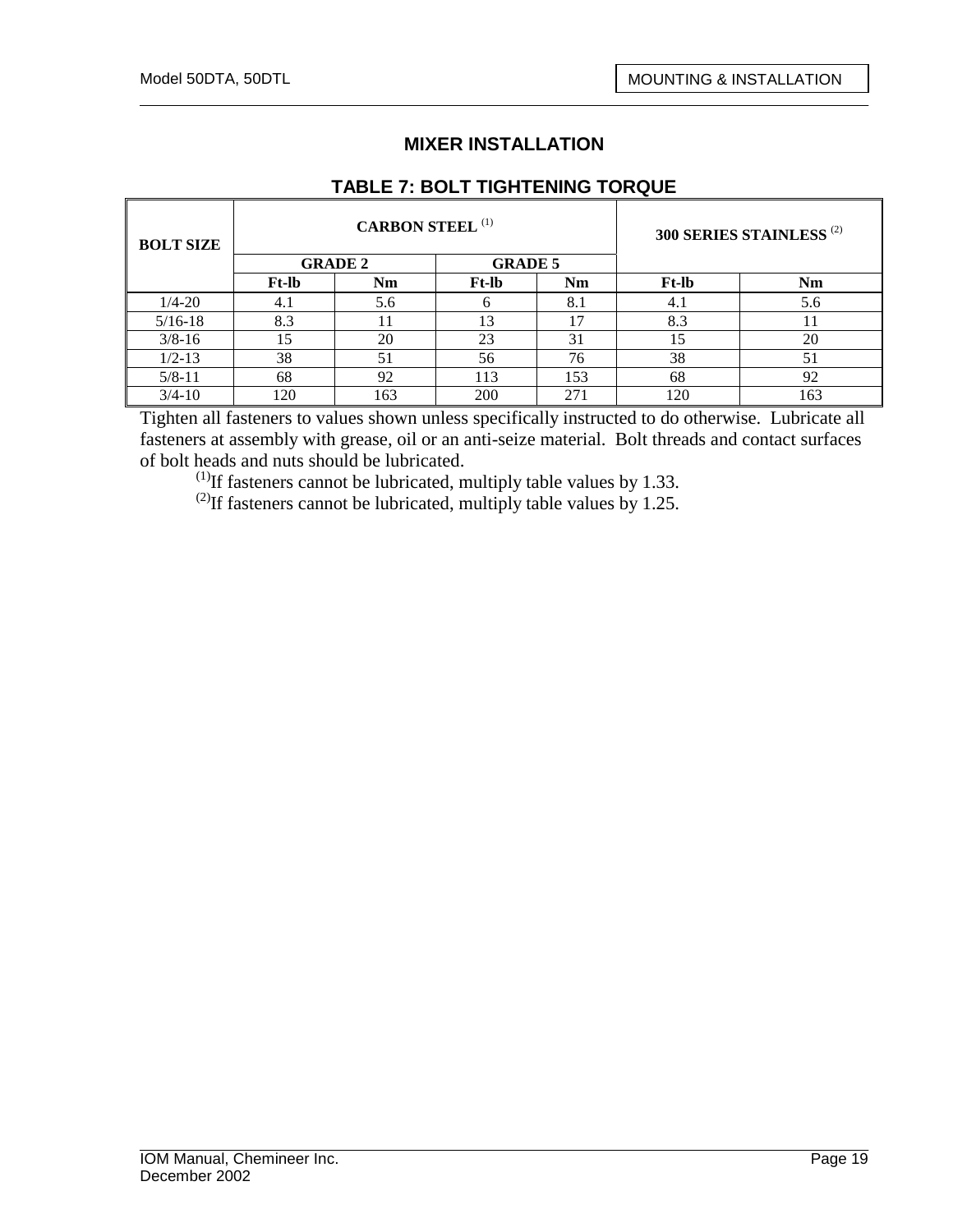# **LUBRICATION**

This section defines the proper oils and greases that must be used with this equipment.

## **ELECTRIC MOTOR**

The motor bearings have been properly greased by the manufacturer. Motor bearings should be regreased at 12-month intervals when installed in clean, dry environments, or every six months for heavy duty and dusty locations. Any good quality general purpose grease consisting of a refined base oil stock and a lithium or calcium-complex based soap, with an NLGI No. 2 classification, will work satisfactorily. Most major oil companies offer such products, usually with extreme pressure (EP) additives for additional protection. *Table 9, page 21* lists some commonly available greases.

When regreasing, stop the motor, remove the outlet plug and add grease according to *Table 8*  with a hand lever gun only. Run the motor for about ten minutes before replacing the outlet plug. Certain TEFC motors have a spring relief outlet fitting on the fan end. If the outlet plug is not accessible at the surface of the hood, it is the spring relief type and need not be removed when regreasing.

**TABLE 8: MOTOR BEARING GREASE ADDITION** 

| <b>MOTOR</b><br><b>FRAME</b><br><b>SIZE</b> | <b>RELIANCE</b> |               |                 | <b>LEESON</b> | <b>BALDOR</b>   |                 |  |  |  |
|---------------------------------------------|-----------------|---------------|-----------------|---------------|-----------------|-----------------|--|--|--|
|                                             | $\text{in}^3$   | $\text{cm}^3$ | $in^3$          | $\text{cm}^3$ |                 | cm <sup>3</sup> |  |  |  |
| 56C                                         | sealed for life |               | sealed for life |               | sealed for life |                 |  |  |  |
| 140TC                                       | sealed for life |               | sealed for life |               | 0.6             | 9.8             |  |  |  |
| 180TC                                       | 0.5             | 8.2           | N/A             |               | 0.6             | 9.8             |  |  |  |

*CAUTION! Overgreasing is a major cause of bearing and motor failure.*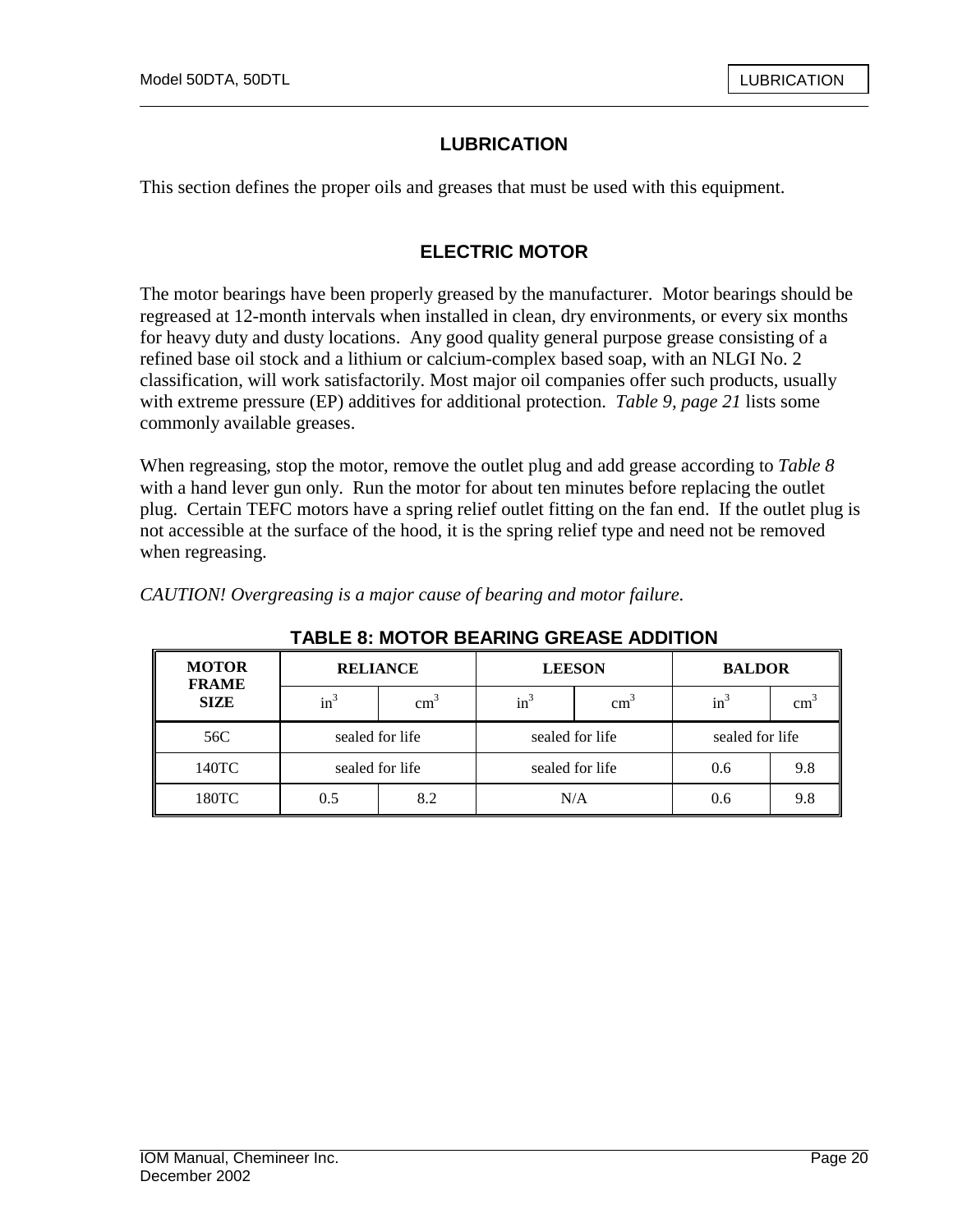7

# **ELECTRIC MOTOR**

# **TABLE 9: TYPICAL NLGI NO. 2 GREASES**

| For Ambient Temperature Range of $0^{\circ}$ to $104^{\circ}$ F (-18° to 40° C) |                                       |                                       |  |  |
|---------------------------------------------------------------------------------|---------------------------------------|---------------------------------------|--|--|
| <b>MANUFACTURER</b>                                                             | <b>GENERAL PURPOSE</b>                | EP                                    |  |  |
| Amoco Oil Co.                                                                   | Amolith grease: Grade 2               | Amolith grease: Grade 2EP             |  |  |
| Ashland Oil Co.                                                                 |                                       | Multi-lube Lithium EP grease: Grade 2 |  |  |
|                                                                                 |                                       | EP Lithium #2                         |  |  |
| Chevron U.S.A.Inc.                                                              | Industrial grease:<br>Grade medium    | Dura-Lith greases EP: Grade 2         |  |  |
| CITGO Petroleum Corp.                                                           |                                       | Premium Lithium EP grease: Grade 2    |  |  |
| Conoco Inc.                                                                     |                                       | EP Conolith grease: Grade 2           |  |  |
| Exxon Co. U.S.A.                                                                | Unirex N: Grade 2                     | Nebula EP: Grade 2                    |  |  |
|                                                                                 |                                       | Ronex MP: Grade 2                     |  |  |
| Mobil Oil Corp.                                                                 |                                       | Mobilux EP 2                          |  |  |
| Pennzoil Products Co.                                                           |                                       | Pennlith EP grease 712                |  |  |
| Phillips 66 Co.                                                                 | Philube L Multi-purpose<br>grease L-2 | Philube EP grease: EP-2               |  |  |
| Shell Oil Co.                                                                   | Alvania grease 2                      | Alvania grease EP 2                   |  |  |
|                                                                                 |                                       | Alvania grease EP LF 2                |  |  |
| Texaco Lubricants Co.                                                           | Premium RB grease                     | Multifak EP <sub>2</sub>              |  |  |
| Unocal 76                                                                       |                                       | Unoba EP grease: Grade 2              |  |  |
|                                                                                 |                                       | Multiplex EP: Grade 2                 |  |  |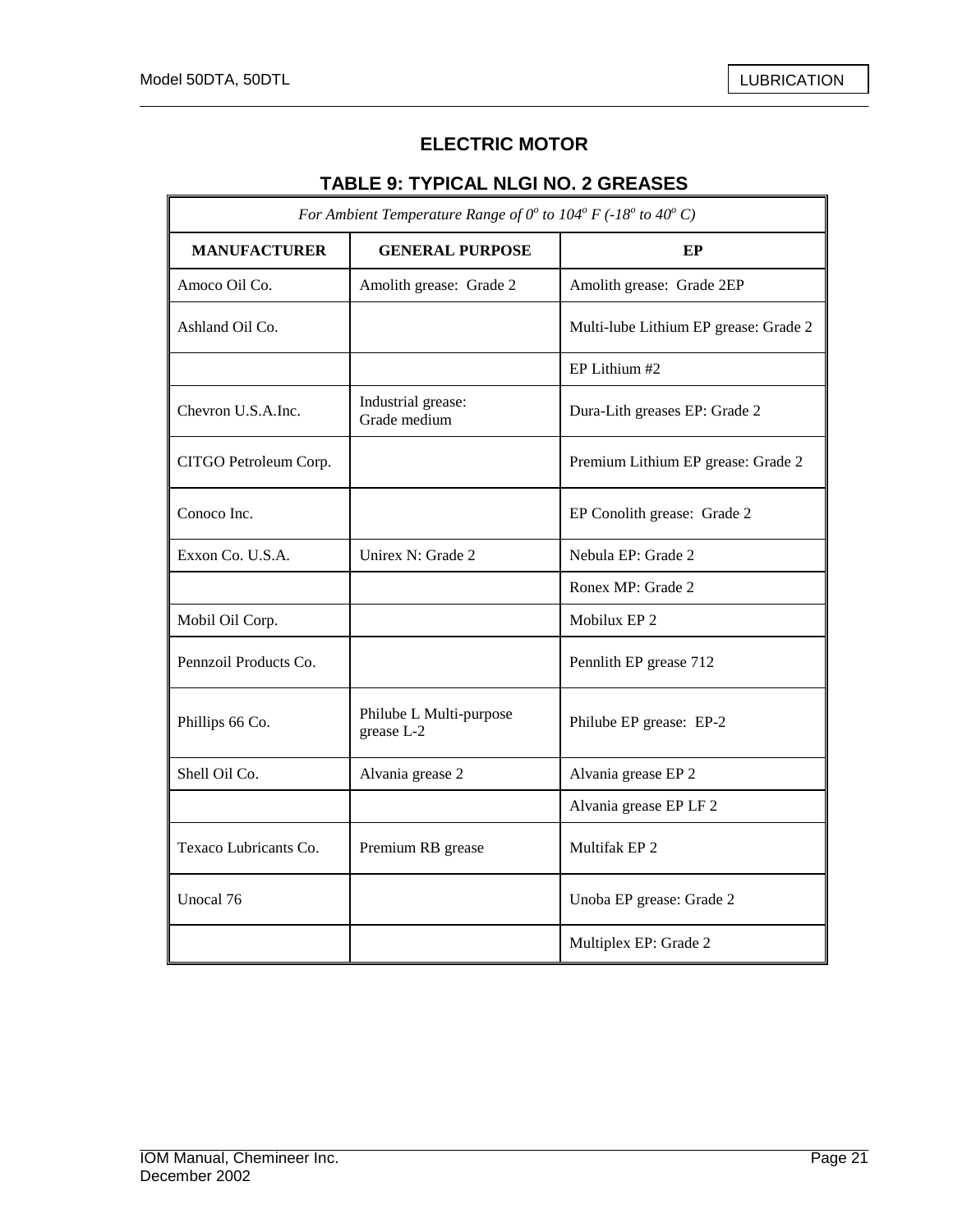# **ELECTRIC MOTOR**

The following table may be used as a guide in determining frequency of lubrication. The periods listed assume a clean, dry environment with an ambient temperature not exceeding  $104^{\circ}F(40^{\circ}C)$ . If conditions are less desirable than this, adjust the frequency accordingly. (*Table 10* is for motor speeds 1800 RPM or slower).

| <b>DUTY</b>    | <b>LUBRICATION INTERVAL</b><br>(Months) |  |
|----------------|-----------------------------------------|--|
| Intermittent   | 36                                      |  |
| 8-16 Hours/Day | 30                                      |  |
| Continuous     | 24                                      |  |

**TABLE 10: LUBRICATION FREQUENCY** 

### **AIR MOTOR**

*Lubrication of the air motor is required.* An automatic air line lubricator must be installed in the air line just ahead of the air motor. The lubricator should be adjusted to feed one drop of oil for every 50-75 CFM of air going through the motor. Detergent SAE #10 automotive engine oil or equivalent is the recommended air motor lubricant.

#### **GEAR DRIVE**

The gear drive has been permanently lubricated with Mobilux EP023 grease at the factory. High ambient operating temperatures, excessive moisture, dust, corrosive fumes, and/or wide temperature fluctuations may require replacement of lubricant. Even under normal operating conditions, it is recommended that you inspect the gear drive regularly for lubricant leaks, abnormal noise, vibration, etc.

The gear drive is lubricated for operation at up to a 10 degree mounting angle (gear drive mounted with nameplate end "down"). Lubricant changes should always be performed while the gear drive is on a level surface and the gear drive output shaft is vertical. Refer to the *Maintenance* section of this manual for lubricant fill instructions.

## **SHAFT SEALS**

The standard 50DTA stuffing box contains four rings of self-lubricated packing and will not require any additional lubrication for the life of the packing.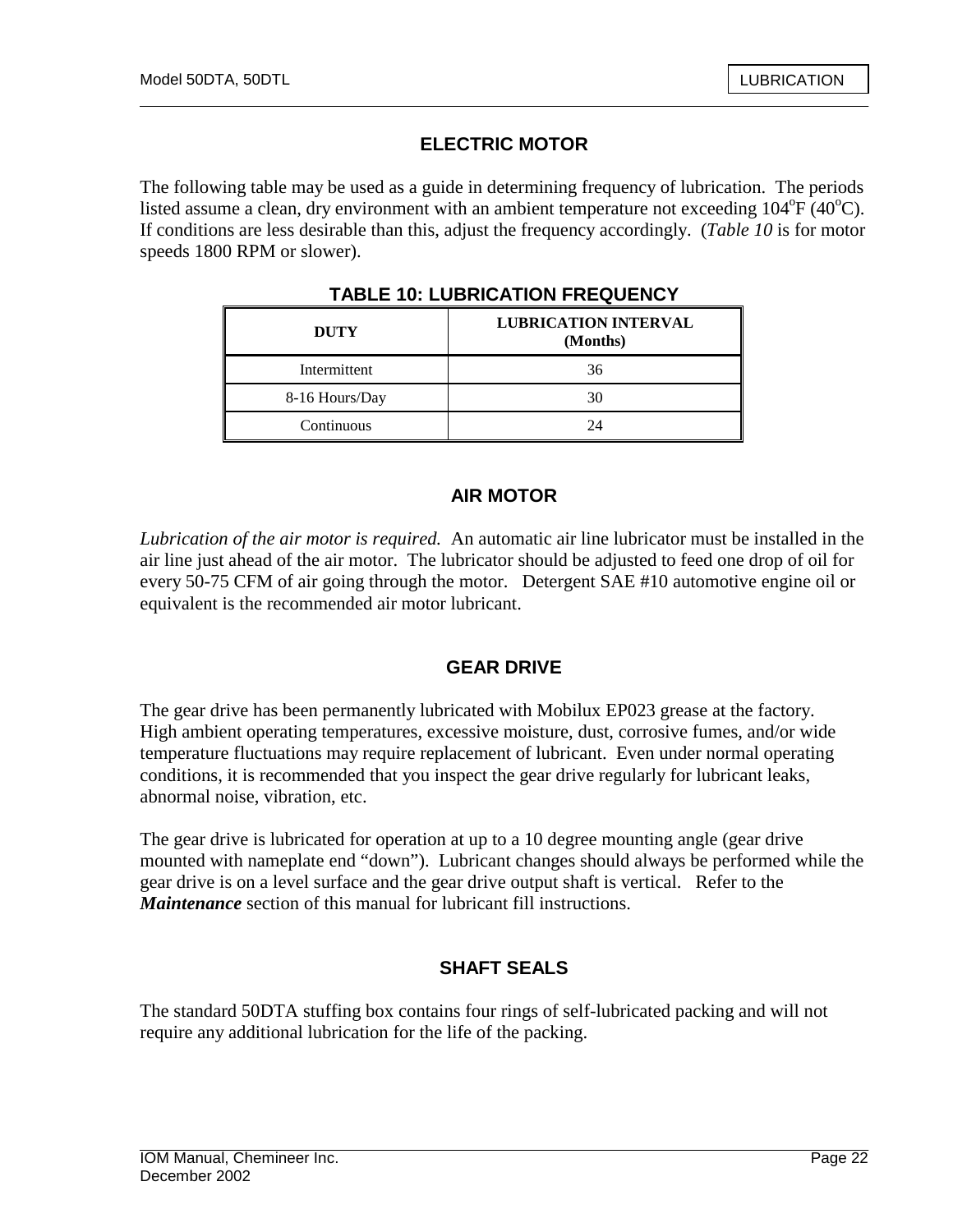## **MIXER**

Proper operating procedures will allow maximum performance of your Chemineer DT Mixer. The following list will aid in the safe operation of your unit.

- **Do not** operate the unit before reading and following the instructions on all tags and nameplates attached to the unit.
- **Do not** operate the unit with less than one impeller's diameter liquid coverage above the lowest impeller. Increased side loading caused by operations at liquid level will decrease unit life.
- **Do not** operate the unit in a fluid with a specific gravity or viscosity higher than that for which the unit was designed.
- **Do not** attempt to start the unit with the mixing impeller buried in solids or a "set up" fluid.
- **Do not** locate tank internals or other rotating equipment close to the mixer impellers or extension shaft.
- **Do not** make any modifications to the mixer unit in the field (i.e. motor horsepower, mixer speed, shaft length, impeller diameter, etc.) without reviewing the change with *your local Chemineer office* or *Chemineer Field Service*.

*CAUTION:* There may be a speed range where the unit cannot be operated because of shaft resonant frequency. This range must be avoided or passed through quickly or destructive forces can be generated. Refer to main unit assembly drawing for speed range information or consult *your local Chemineer office*.

Should there be problems operating the unit, confirm that the installation is correct. If you are unable to resolve the problem, contact *your local Chemineer office*.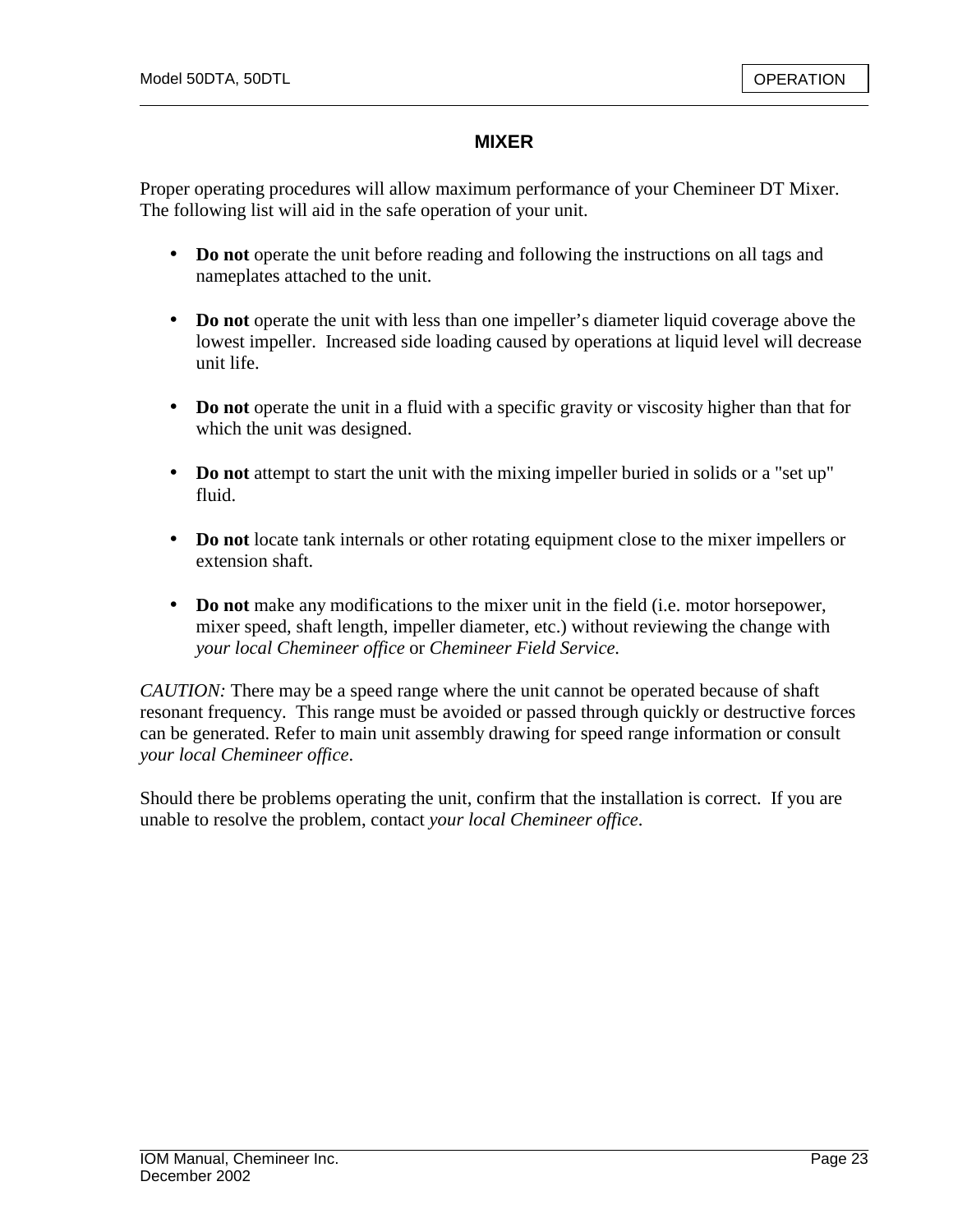# **ELECTRIC MOTORS**

Air circulation is very important to get full performance and long life from an electric motor. Do not block the suction inlets on fan-cooled motors. Motor life will be decreased if its temperature exceeds its thermal rating. The allowable temperature is stamped on the motor nameplate.

Prior to permanently wiring the electric motor:

- Check nameplate data on motor to assure that the available power supply agrees with the motor requirements. Protective devices should be the proper size and rating to safely carry the load and to interrupt the circuit on overloads.
- Check motor leads with connection diagrams on motor nameplate and/or conduit box so that the proper connections are made. All motors should be installed in accordance with the National Electric Code and local requirements.
- Check the output shaft rotation against the proper rotation indicated on the assembly drawing. For standard three-phase electric motors, the rotation is reversed by switching any two power leads.
- Check operating motor amperage against nameplate amperage.

The motor should start quickly and run smoothly. If the motor should fail to start or make abnormal noise, immediately shut motor off, disconnect it from the power supply, and investigate the cause. If the problem cannot be corrected, contact *your local Chemineer office* for assistance.

#### **AIR MOTORS**

Air motors are designed to be driven by compressed air. Under no circumstances should they be driven with any other type of gas, fluids, particles, solids, or any substance mixed with air.

Operating pressures should not exceed 100psi (689 kPa). The speed and torque can be regulated by using a pressure regulator or shut-off valve to obtain the desired power and conserve air.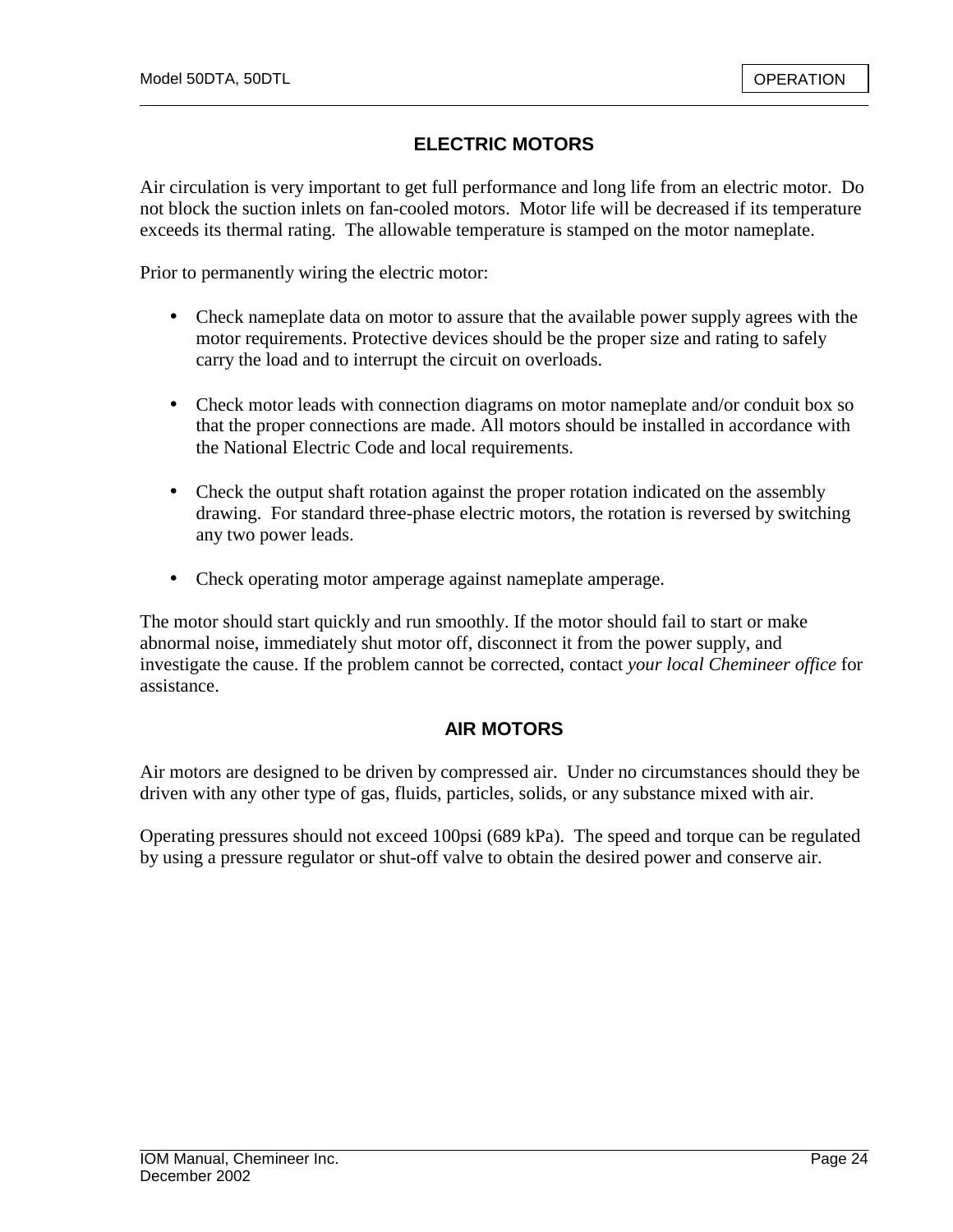# **SHAFT SEALS**

50DTA stuffing box unit consists of four rings of self-lubricated packing suitable for 50psig  $(345kPa)$  at  $400^{\circ}F(204^{\circ}C)$ .

At start-up, the packing should be "run-in" by tightening the hex adjusting nuts gradually (one flat at a time), allowing 15 minutes between each take-up for the packing to reseat itself before further tightening. Repeat these adjustments at 15 minute intervals until the leakage rate is acceptable.

Make periodic inspections for leakage, but do not take-up on the packing gland unless necessary. Overtightening wears out packing prematurely and causes scoring and damage to the shaft.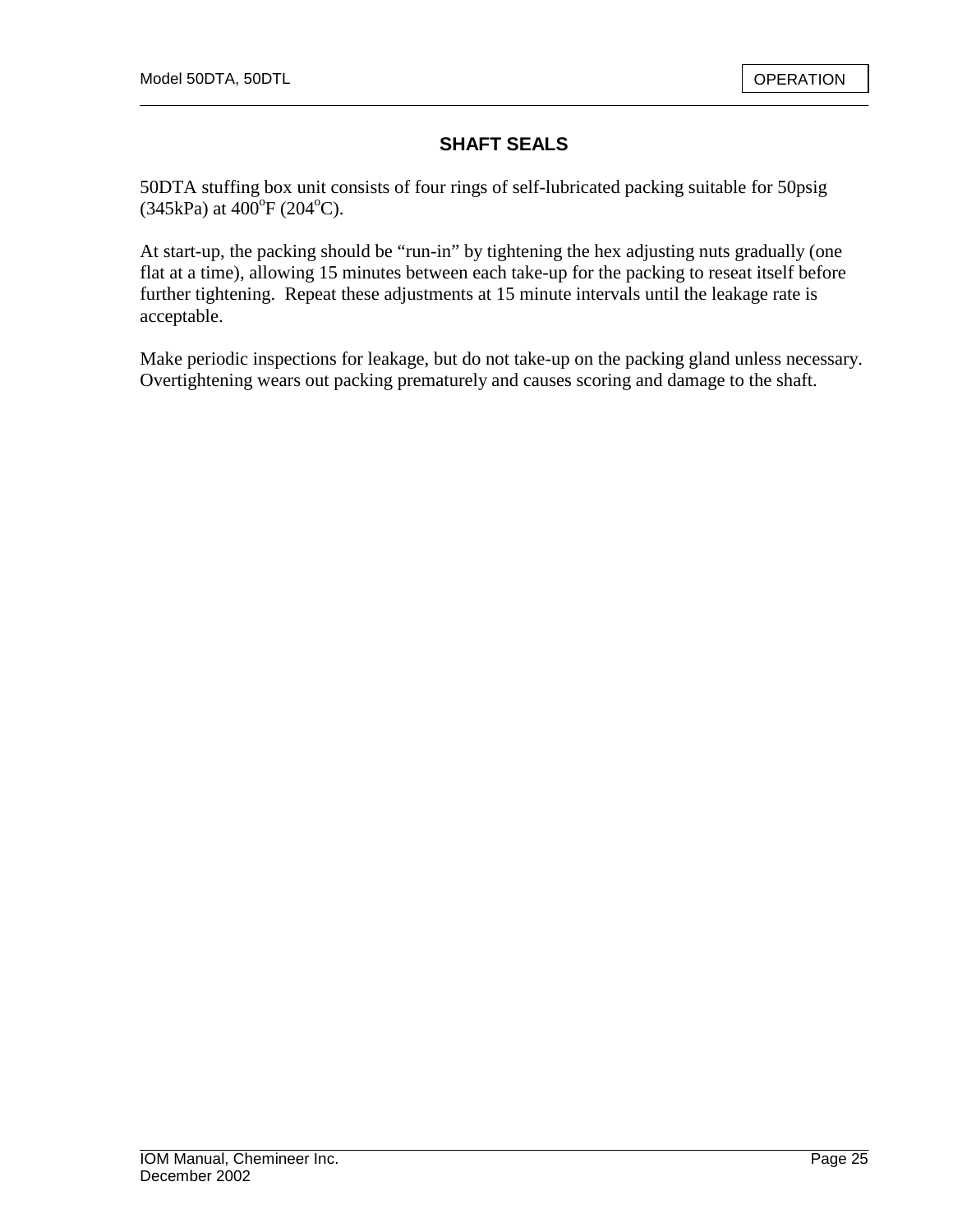Refer to *Figures 3 & 4, pages 8 & 9*.

#### *Mixer Removal & Disassembly*

*CAUTION: Prior to removing mixer, review the installation to assure that all safety issues are resolved.* 

- 1. Lock out and disconnect all power to the mixer motor and any optional devices.
- 2. Depressurize and ventilate vessel.
- 3. Remove the pedestal wing nuts **[1110]** and remove the handhole covers **[1107]**.
- 4. *For 50DTA units*: Loosen the hex adjusting nuts **[1302]** and bolts **[1309]**. Refer to *Figure 5, page 10*.

*For 50DTL units*: Loosen the bolts **[1803]**. Refer to *Figure 6, page 11*.

- 5. Remove mounting bolts, lockwashers, and flatwashers **[1102, 1103, 1104]**.
- 6. Lift mixer drive assembly away from the pedestal **[1101]**, sufficiently to allow the extension shaft **[400]** to be blocked in place and to provide access to the extension shaft fasteners.
- 7. *For units with 1" diameter shafting and chuck drive shaft coupling*: Block extension shaft in place and loosen chuck setscrews **[250]**.

*For units with 1-1/2"diameter shafting and flanged drive shaft coupling*: Block extension shaft in place, and remove coupling bolts and lockwashers **[302,303]**.

- 8. Remove the mixer drive unit from the tank and move to a suitable service area.
- 9. Remove the motor adapter mounting bolts **[248]**. Carefully separate and remove the motor **[100]** and motor adapter **[220]** assembly from the housing **[201-05]**. *NOTE: Housing should be positioned with the motor end up when removing the motor adapter.*
- 10. Remove the lubricant from the housing.
- 11. Remove the motor shaft setscrews **[242]**. Remove the motor pinion gear **[243]** from the motor shaft.
- 12. Remove the motor mounting bolts **[246]**, and remove the motor **[100]** from the motor adapter **[220]**.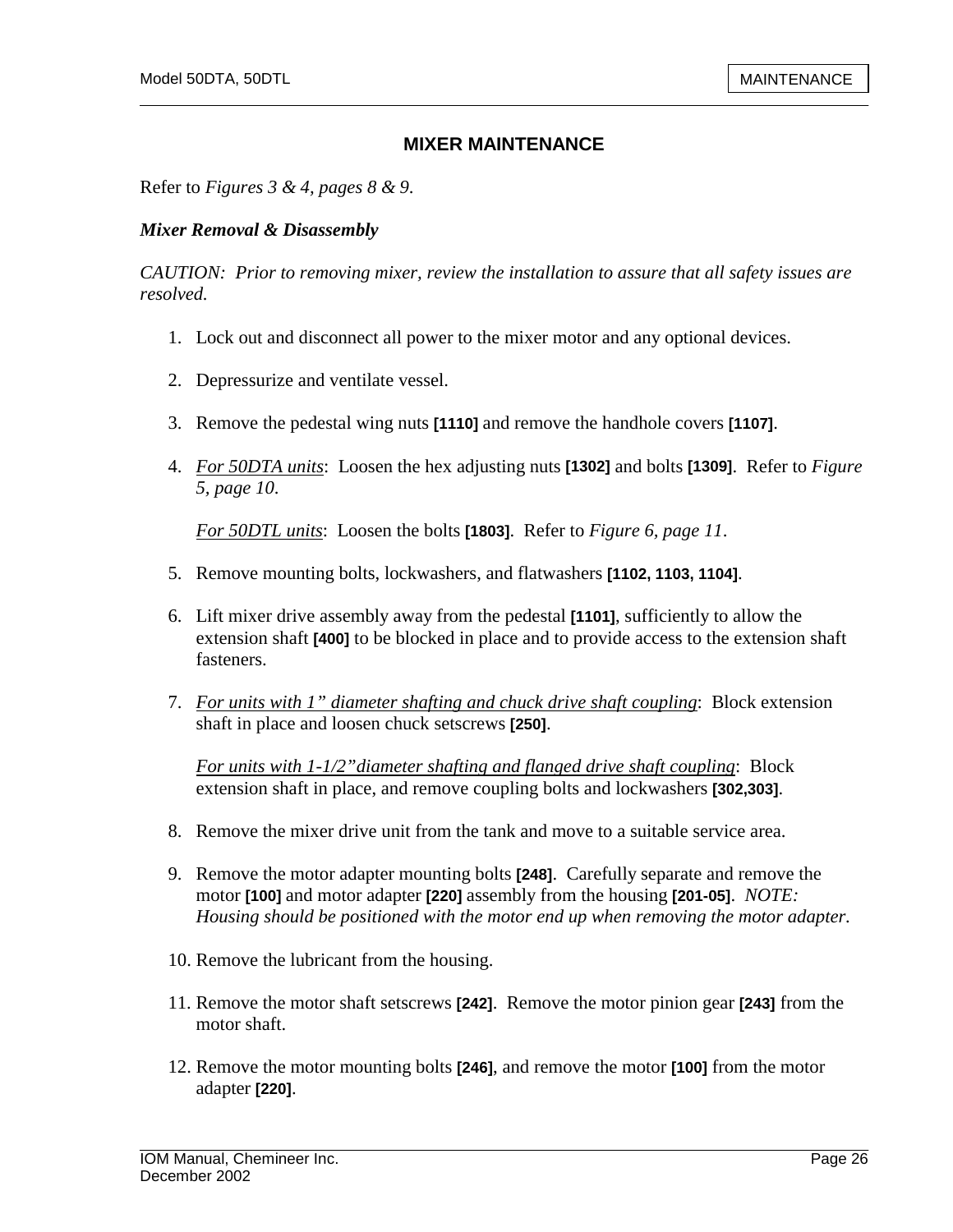- 13. Remove the lip seal **[245]** from the motor adapter.
- 14. Remove the bolt **[241]** and washer **[240]** from the driven pinion shaft **[234]**. Remove the high speed gear **[239]** from the pinion shaft.
- 15. Remove the bearing spacer **[237]** from the pinion shaft.
- 16. Remove the retaining ring **[222]** from the end of the drive shaft **[249 or 251]**.
- 17. Remove the bolts **[229]** from the lower seal housing **[232]**. *NOTE: For access to the bolts on units with a flanged drive shaft [251], use the access hole provided in the drive shaft flange.*
- 18. Mount the housing **[201]**, motor end up, in an arbor press. Press the drive shaft **[249 or 251]** through the output gear **[223]** and out of the housing.
- 19. Remove the upper shaft seal **[225]** from the housing.
- 20. Press the upper ball bearing **[226]** off of the drive shaft **[249 or 251]**.
- 21. Remove the drive shaft retaining ring **[227]**. Press the lower ball bearing **[228]** off of the drive shaft.
- 22. Remove the seal housing **[232]** from the drive shaft. Remove the lower shaft seal **[230]** from the seal housing.
- 23. Remove the retaining ring **[236]** from the driven pinion shaft **[234]** housing bore, and remove the driven pinion shaft **[234]** from the housing **[201]**.
- 24. Press the upper ball bearing **[235]** off the pinion shaft.
- 25. Remove the lower roller bearing **[233]** inner race from the pinion shaft.
- 26. Remove the lower roller bearing **[233]** outer race from the housing.

*The mixer drive is now fully disassembled. Clean parts and inspect for wear. Replace worn parts as required.*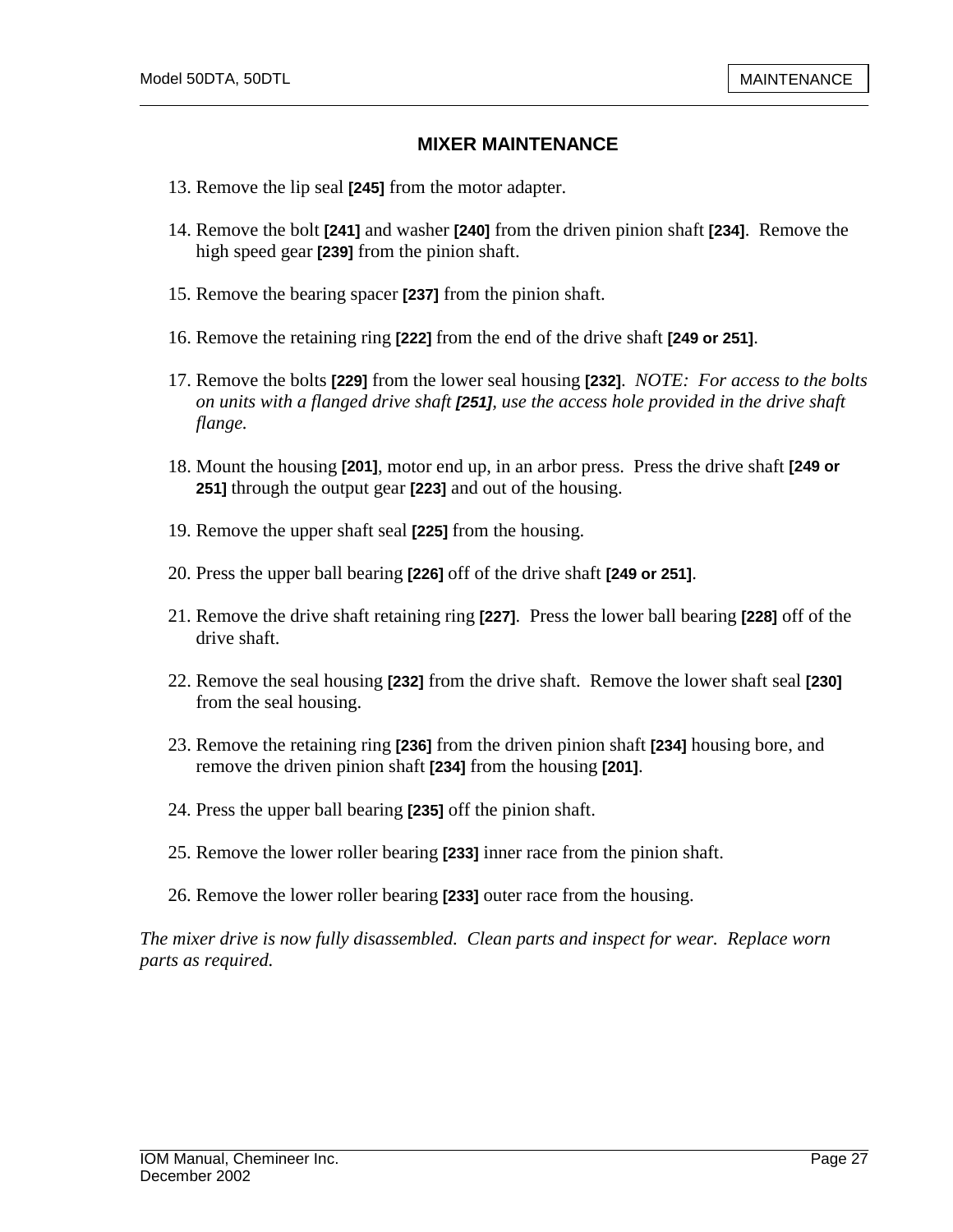Refer to *Figures 3 & 4, pages 8 & 9*.

#### *Mixer Assembly*

- 1. Install the lip seal **[245]** into the motor adapter (seal lip facing away from the motor, flush with the top of the adapter). Apply grease to the lip of the seal.
- 2. Apply a bead of RTV Sealant, Three Bond #1215 or equal, to the motor adapter surface that mates with the motor **[100]**. Install the motor **[100]** onto the motor adapter **[220]**. Apply Loctite Threadlocker to the threads of the bolts **[246]**. Install bolts **[246]** and sealing washers **[247]**. Torque the bolts to the value shown in *Table 7, page 19.*
- 3. Install the motor key **[244]** onto the motor shaft using Loctite Adhesive. *NOTE: Key to be set back from the end of the motor shaft 1/16"-1/8" (1.6-3.2mm).*
- 4. Install the motor pinion gear **[243]** onto the motor shaft (chamfered end toward motor). Set the end face of the pinion gear so that it extends 1/32" (.8mm) beyond the motor shaft. Tighten setscrews **[242]** securely. Apply RTV sealant onto the end of the motor shaft, spread smooth and flush with the end face of the pinion, and allow sealant to fully cure.
- 5. Press the roller bearing **[233]** outer race (and rollers) in housing **[201-05]**, to the shoulder of the housing. *NOTE: Apply press to the outer race flange only, to avoid damaging the bearing.*
- 6. Press the roller bearing **[233]** inner race onto the driven pinion shaft **[234]**, to the shaft shoulder. *NOTE: The inner race integral flange must be positioned against the shaft shoulder to allow the inner race to engage the bearing rollers when installed.*
- 7. Press the ball bearing **[235]** onto the driven pinion shaft **[234]**, to the shaft shoulder. NOTE: Apply press to the inner bearing race only, to avoid damaging the bearing.
- 8. Press the driven pinion shaft **[234]** assembly into the housing **[201]**. Carefully align the lower bearing race to avoid damaging the rollers. *NOTE: Apply press to the outer bearing race only, to avoid damaging the bearing.*
- 9. Install the retaining ring **[236]** into the housing bearing bore.
- 10. Install the upper shaft seal **[225]** into the housing **[201]** (seal lip facing the motor, flush with the top of the housing). Apply grease to the lip of the seal.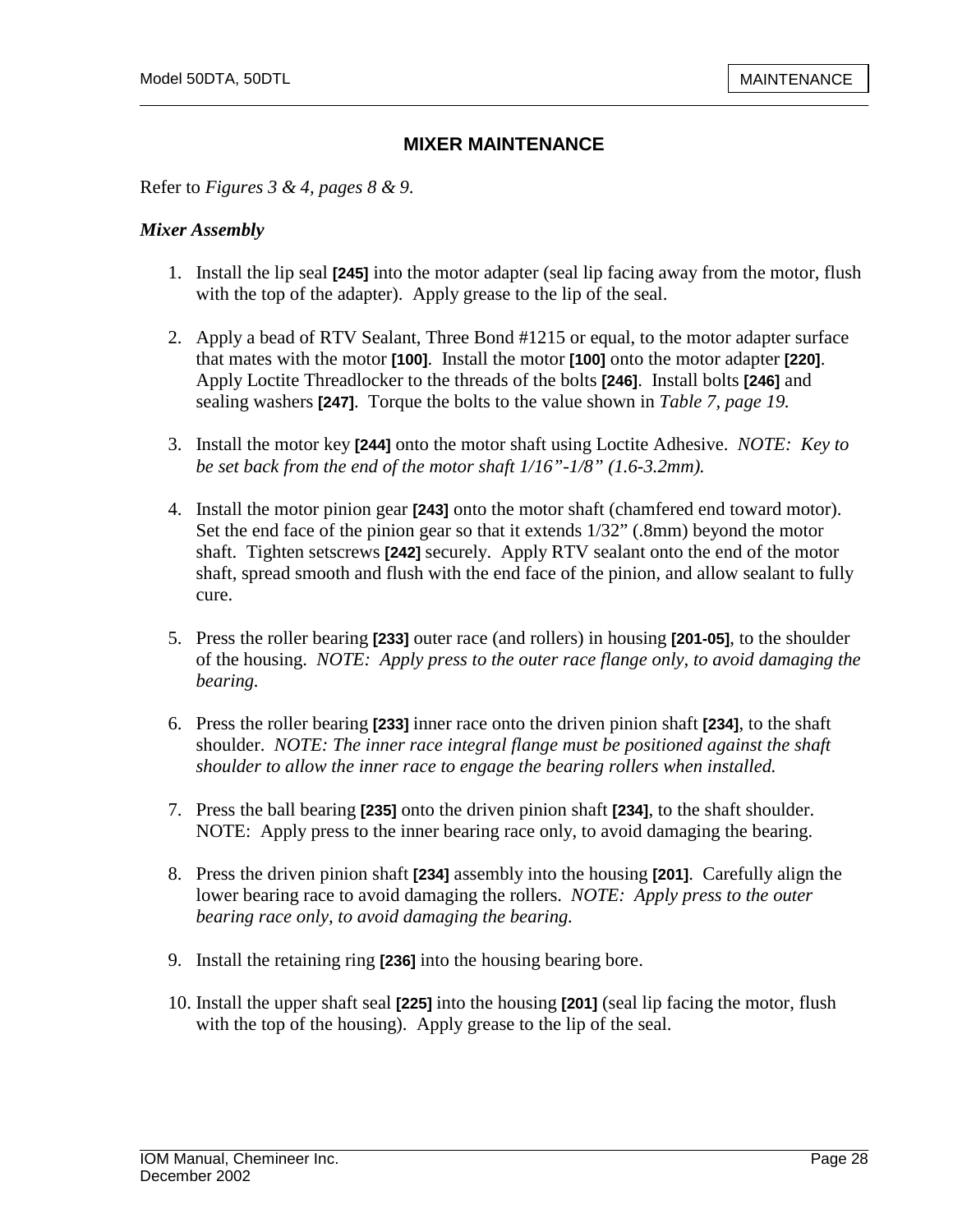- 11. Install the shaft seal **[230]** into the seal housing **[232]** (seal lip facing the bearing, flush with the top of the seal housing). Apply grease to the lip of the seal.
- 12. Install o-ring **[231]** onto the seal housing **[232]**.
- 13. Slide the seal housing **[232]** assembly onto the chuck drive shaft **[249]** or flanged drive shaft **[251]**. *NOTE: Seal lip and o-ring side of seal housing assembly to be facing bearing.*
- 14. Press the lower ball bearing **[228]** onto the drive shaft, to the shaft shoulder. *NOTE: Apply press to the inner bearing race only, to avoid damaging the bearing*.
- 15. Install the retaining ring **[227]** onto the drive shaft.
- 16. Press the upper ball bearing **[226]** onto the drive shaft, to the shaft shoulder. *NOTE: Apply the press to the inner bearing race only, to avoid damaging the bearing.*
- 17. Position the chuck drive shaft **[249]** or flanged drive shaft **[251]** assembly in the housing **[201].** Position the output gear **[223]** and key **[224]** onto the drive shaft. *NOTE: Output gear and key must be in position on the drive shaft before pressing the shaft into the housing.* Press the drive shaft assembly into the housing while also pressing the output gear onto the drive shaft.
- 18. Install the retaining ring **[222]** to the drive shaft.
- 19. Apply Loctite Threadlocker to the threads of the bolts **[229]**. Install the seal housing bolts **[229]**. Tighten bolts securely. *NOTE: For access to the bolts on units with a flanged drive shaft [251], use the access hole provided in the drive shaft flange.*
- 20. Install the spacer **[237]** onto the driven pinion shaft **[234]**.
- 21. Install the key **[238]** into the driven pinion shaft keyway. Press the high speed gear **[239]** onto the pinion shaft.
- 22. Apply Loctite Threadlocker to the threads of the pinion shaft bolt **[241]**. Install the washer **[240]** and bolt **[241]**. Torque the bolt to the value shown in *Table 7, page 19*.
- 23. Fill the housing with approximately 1 U.S. gallon (3.8 liters) of Mobilux EP023 (or equal) grease. Refer also to the *Lubrication* section of this manual, *page 22*. Reference *Figure 3, page 8* for lubricant level.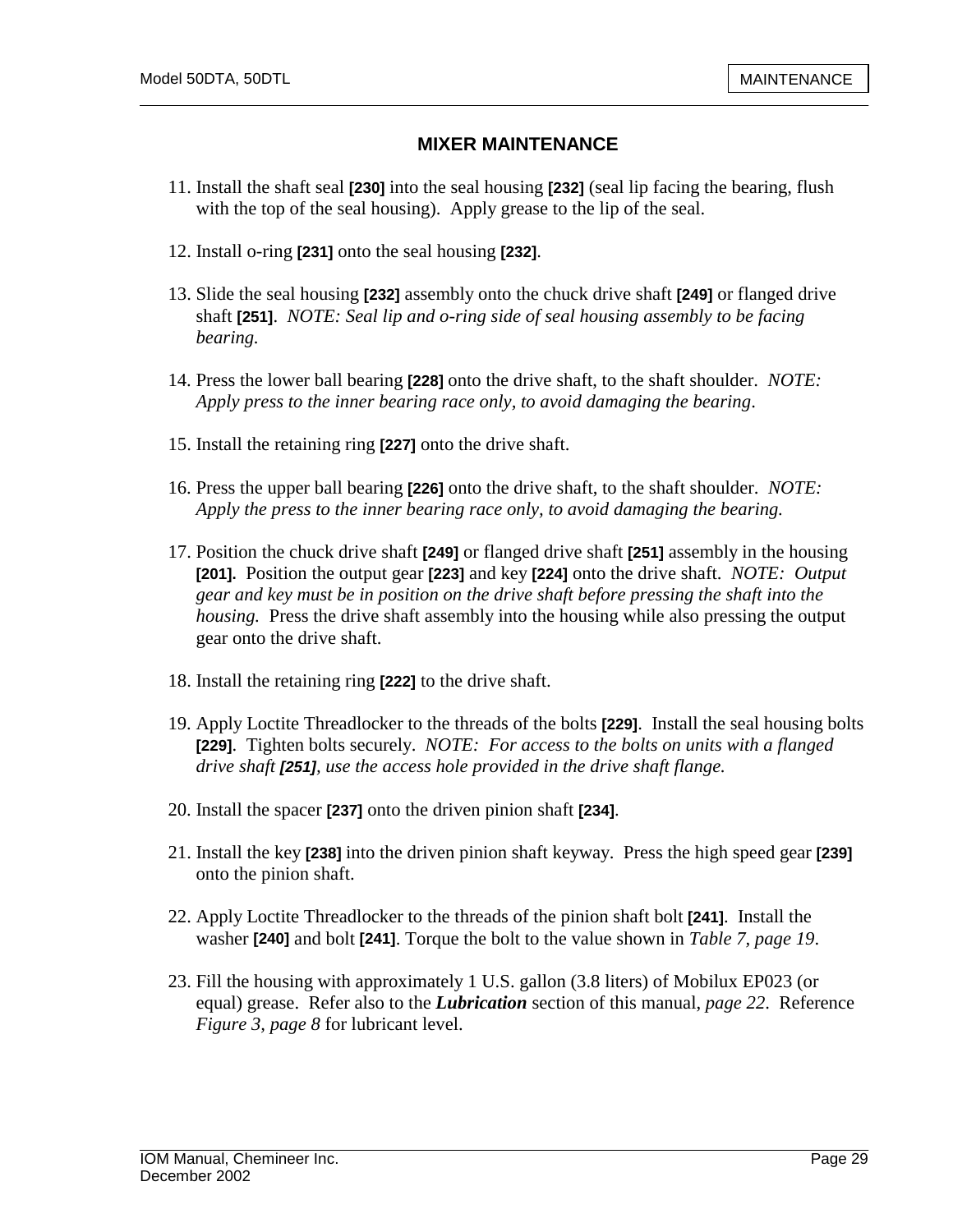- 24. Install the o-ring **[221]** onto the housing. Apply a bead of RTV Sealant to the motor adapter **[220]** surface that mates with the housing **[201-05]**.
- 25. Install the motor/motor adapter assembly onto the housing. *NOTE: Carefully lower the motor adapter assembly into the housing, allowing the motor pinion to mesh with the high speed gear, until firmly seated.*
- 26. Apply Loctite Threadlocker to the threads of the bolts **[248]**. Tighten securely.

Refer to the *Mounting & Installation* section of the manual for mixer drive installation instructions.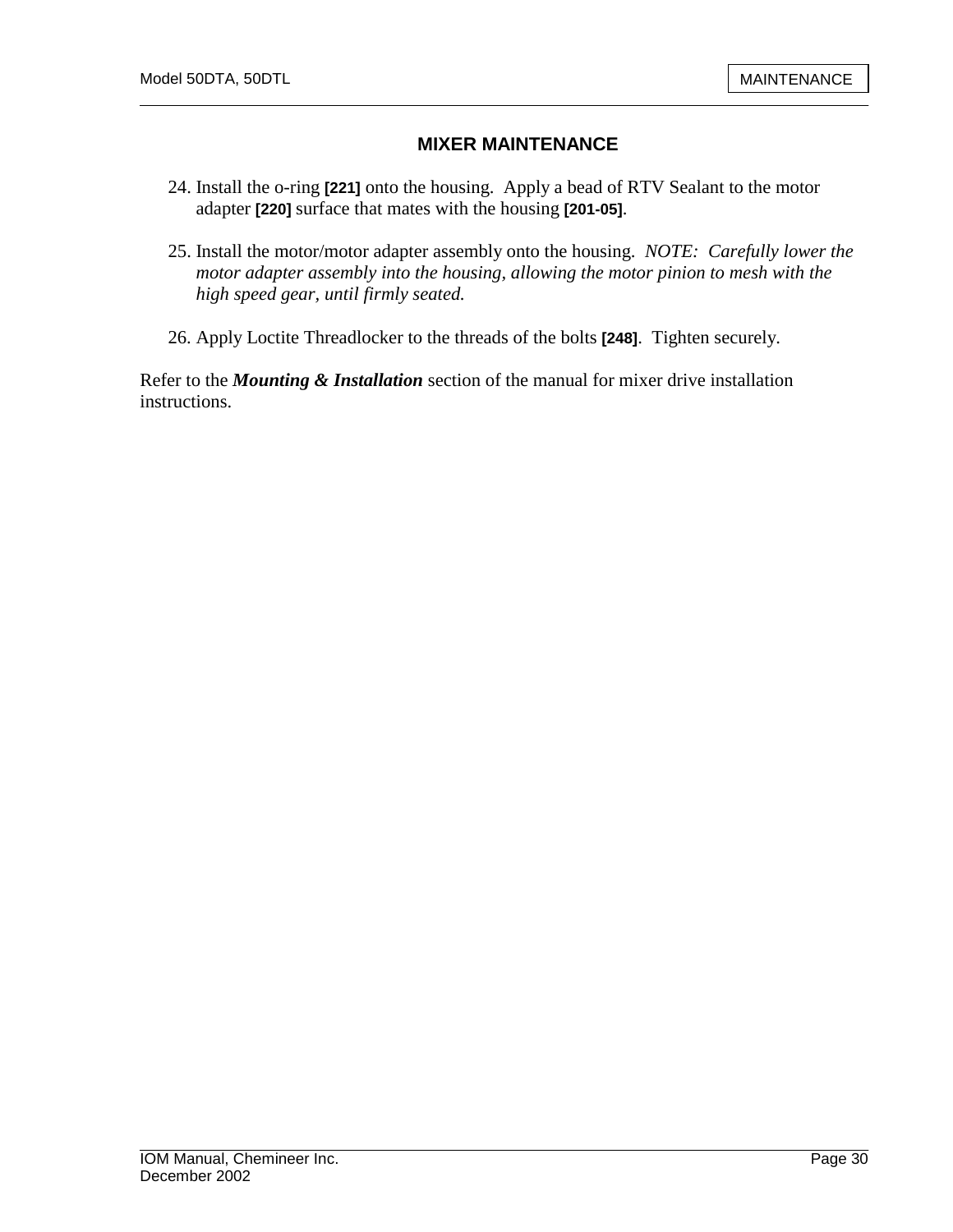# **STUFFING BOX MAINTENANCE**

The 50DTA stuffing box is furnished with self-lubricating packing and will not require any additional lubrication for the life of the packing.

#### **Stuffing Box Packing Replacement:** Refer to *Figure 5, page 10*.

- 1. Lockout power and disconnect electrical service to motor.
- 2. Depressurize and ventilate vessel.
- 3. Remove handhole covers **[1107]**.
- 4. Remove hex adjusting nuts **[1302]**, lockwashers **[1303]**, flatwashers **[1304]**, and gland clamps **[1305]**. Remove split packing gland **[1306]**. With a packing hook (not provided), remove packing **[1308]**.
- 5. Clean packing housing **[1307]** and extension shaft **[400]**. Inspect shaft surface for damage. Repair or replace shaft as required.
- 6. Install new packing rings **[1308]** into housing with packing split staggered. Seat each packing ring as it is installed. Install the split packing gland over the existing threaded studs **[1301]** with gland clamps **[1305]**, flatwashers **[1304]**, lockwashers **[1303]**, and hex adjusting nuts **[1302]**. The split packing gland must be square with the packing housing.
- 7. Tighten the hex adjusting nuts **[1302]**. Let the packing set for five to ten minutes so that it can cold flow and adjust to the gland pressure. Loosen the hex adjusting nuts, then finger tighten. After starting the unit, the packing will require adjusting. Refer to *Operation – Shaft Seals, page 25*.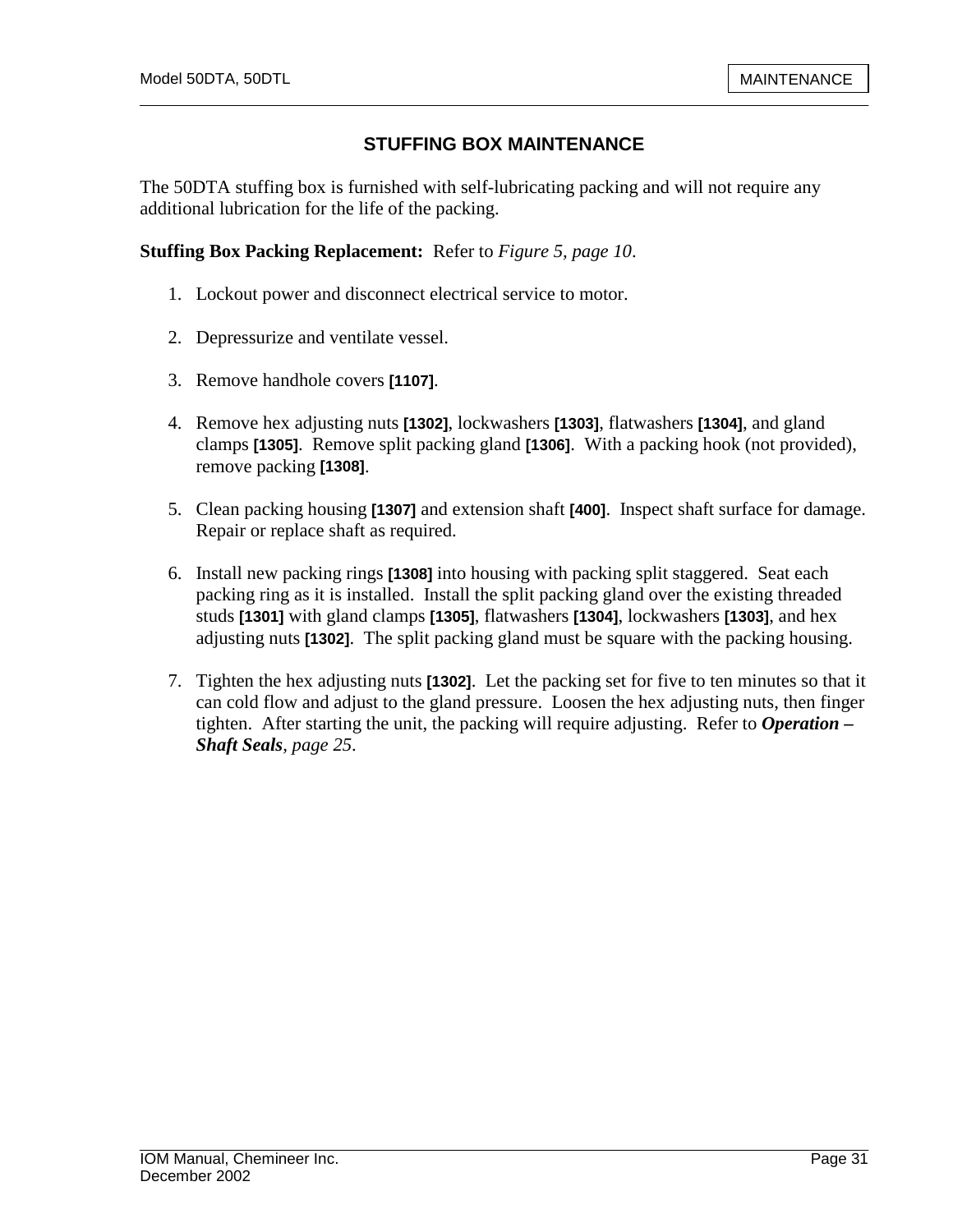## **V-RING SEAL MAINTENANCE**

#### **V-Ring Seal Replacement:**

- 1. Lockout power and disconnect electrical service to motor.
- 2. Ventilate vessel.
- 3. Remove handhole covers **[1107]**.
- 4. Cut the existing v-ring **[1801]** and remove it from the shaft.
- 5. Remove mounting bolts, lockwashers, and flatwashers **[1102, 1103, 1104]**.
- 6. *For units with 1" diameter shafting and chuck drive shaft coupling*:
	- a. Block extension shaft in place and loosen chuck setscrews **[250]**.
	- b. Lift the mixer drive unit away from the pedestal **[1101]**, being carefully to lift vertically to allow the extension shaft to slide out of the drive shaft **[249]** chuck.
	- c. Clean all exposed shaft and seal plate **[1802]** surfaces and inspect for damage. Repair or replace shaft as required.
	- d. Slide new v-ring **[1801]** down the shaft.
	- e. Loosen the shaft blocking and lower the extension shaft so that it is approximately *1" below* the pedestal top surface. Re-block in place.
	- f. Lower the mixer drive unit onto the pedestal and mount with bolts, lockwashers, and flatwashers **[1102, 1103, 1104]**. Torque bolts to the value shown in *Table 7, page 19*.
	- g. Remove the shaft blocking. Raise the extension shaft **[400]** into the drive shaft **[249]**  chuck until the shaft bottoms out. Orient the shaft to allow the chuck setscrews **[250]**  (two at  $90^\circ$ ) to engage the "flats" on the extension shaft. Tighten chuck setscrews **[250]** with a 3/16" hex key wrench.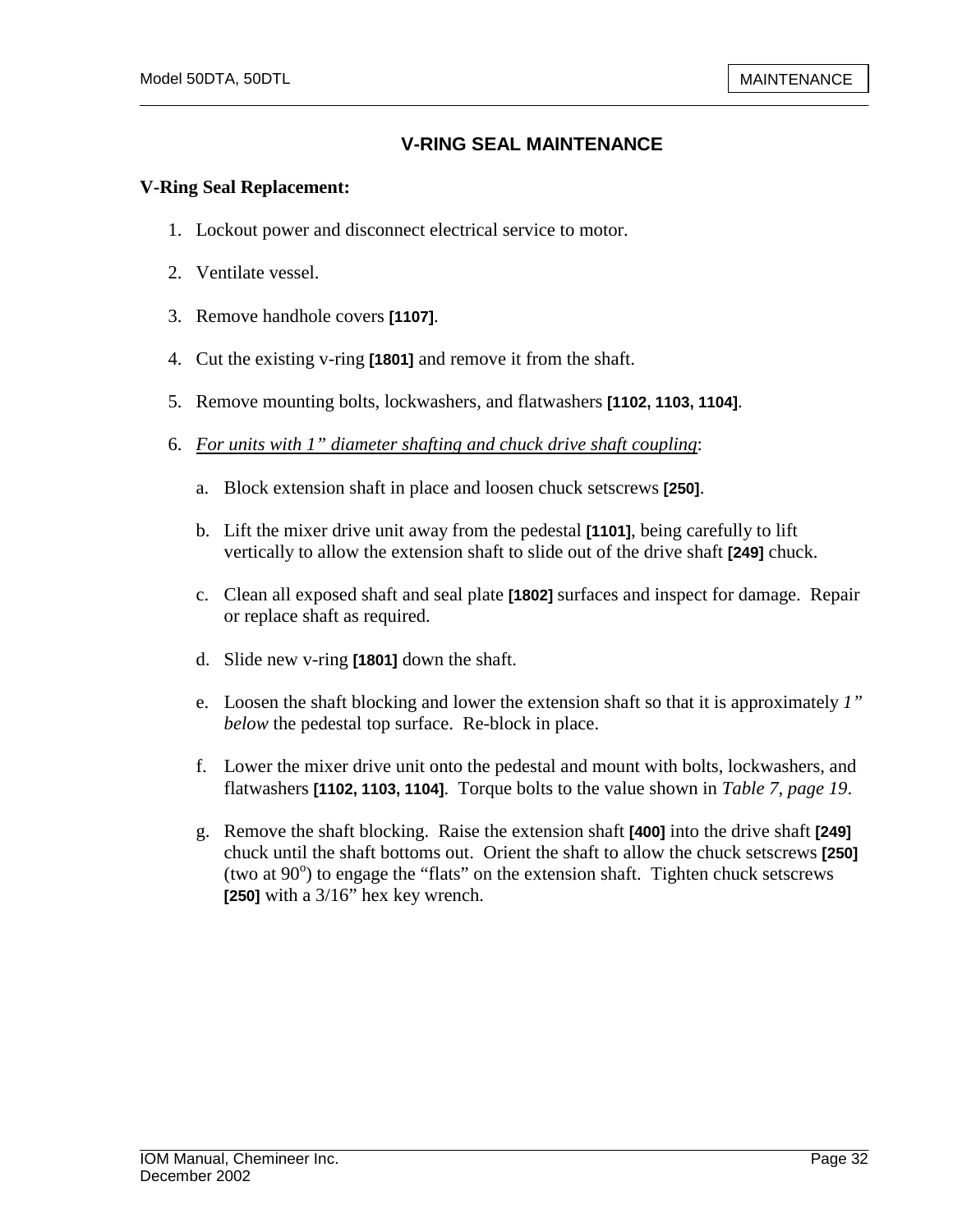#### **V-RING SEAL MAINTENANCE**

- 7. *For units with 1-1/2" diameter shafting and flanged drive shaft coupling*:
	- a. Block extension shaft in place, and remove coupling bolts and lockwashers **[302, 303]**.
	- b. Lift the mixer drive unit away from the pedestal **[1101]**.
	- c. Loosen the coupling setscrews **[308]**. Remove shaft bolt, lockwasher, and flatwasher **[304, 305, 306]** from the extension shaft. Remove the coupling half **[301-02]** and key **[307-02]**.
	- d. Clean all exposed shaft and seal plate **[1802]** surfaces and inspect for damage. Repair or replace shaft as required.
	- e. Slide new v-ring **[1801]** down the shaft.
	- f. Loosen the shaft blocking and raise the extension shaft such that is approximately *5" above* the pedestal top surface. Re-block in place.
	- g. Clean the extension shaft **[400]** turndown diameter and the removable shaft coupling **[301-02]** bore. Make sure both surfaces are completely dry and free from any burrs or nicks. Install the shaft key **[307-02]** into the extension shaft keyway, making sure it is fully bottomed into the keyway. Install the coupling over the shaft end. Install the shaft bolt, lockwasher, and flatwasher **[304, 305, 306]** and torque to the value shown in *Table 7, page 19*. Engage the two coupling setscrews **[308]** onto the shaft key **[307- 02]**.
	- h. Lift and suspend the mixer drive unit over the pedestal **[1101]** and removable coupling half **[301-02]** close enough to allow the installation of the coupling bolts and lockwashers [302, 303]. Install two coupling bolts and lockwashers at 180<sup>°</sup>. Tighten the bolts to engage the tenon and pull the removable coupling **[301]** and flanged drive shaft **[251]** coupling faces together. Lift the mixer drive unit enough to remove the shaft blocking and gently lower the drive onto the pedestal. Attach the drive to the pedestal with bolts, lockwashers, and flatwashers **[1102, 1103, 1104]**. Torque bolts to the value shown in *Table 7*.
	- i. Slide the v-ring **[1801]** down the shaft to contact the seal plate **[1802]**.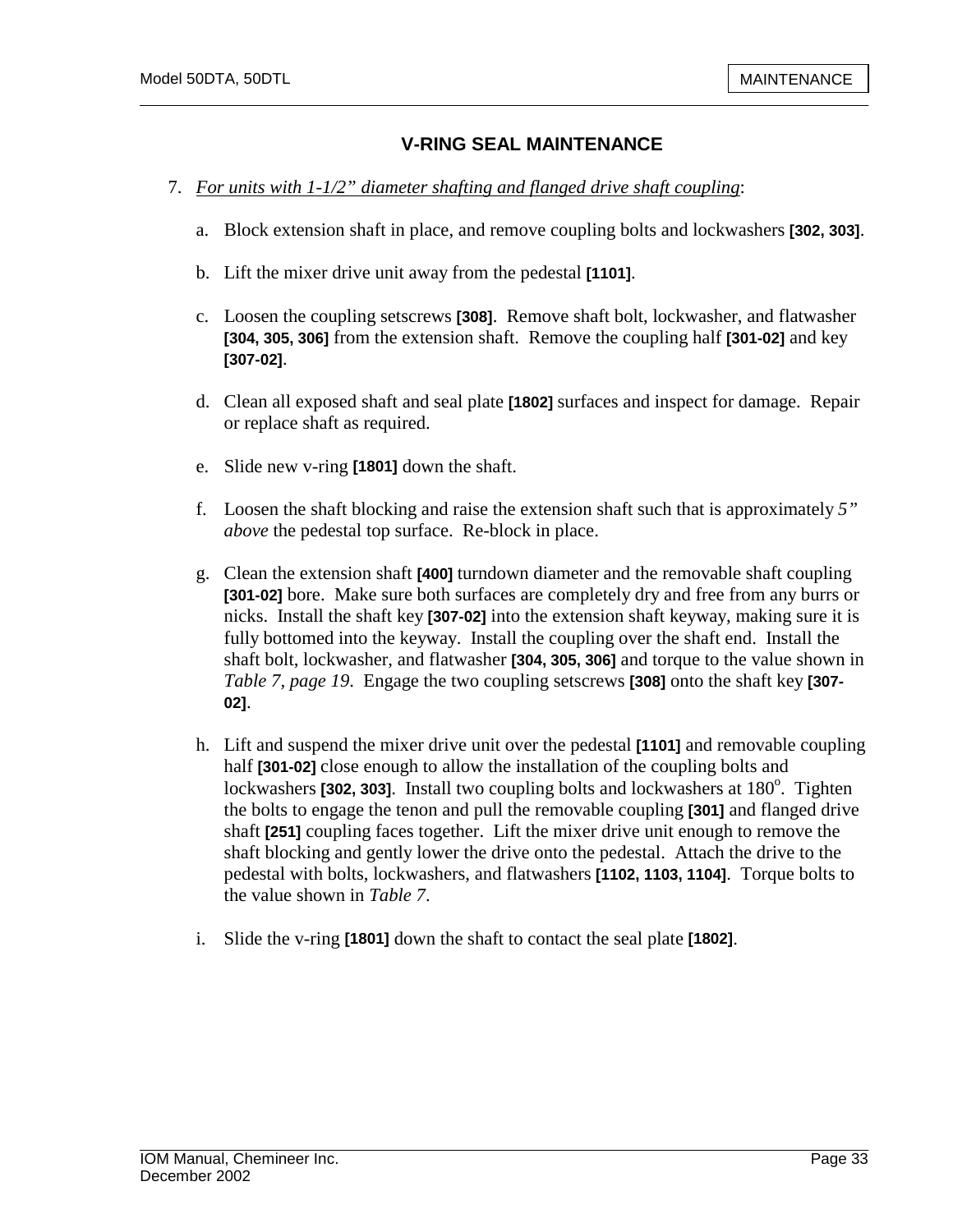# **50DTA, 50DTL MIXER PART NUMBERS**

| Part # | Description                 | Qty.           |
|--------|-----------------------------|----------------|
| 100    | Motor                       | 1              |
| 200    | <b>Housing Assembly</b>     |                |
| 201-05 | Housing, Model 50DTA, 50DTL | 1              |
| 220-01 | Motor Adapter, 56C/140TC    | $\mathbf{1}$   |
| 220-02 | Motor Adapter, 180TC        | 1              |
| 221    | O-Ring                      | $\mathbf{1}$   |
| 222    | <b>Retaining Ring</b>       | 1              |
| 223    | <b>Output Gear</b>          | 1              |
| 224    | Key                         | 1              |
| 225    | <b>Shaft Seal</b>           | 1              |
| 226    | <b>Ball Bearing</b>         | 1              |
| 227    | <b>Retaining Ring</b>       | 1              |
| 228    | <b>Ball Bearing</b>         | $\mathbf{1}$   |
| 229    | <b>Socket Head Bolt</b>     | $\overline{4}$ |
| 230    | <b>Shaft Seal</b>           | $\mathbf{1}$   |
| 231    | $O-Ring$                    | $\mathbf{1}$   |
| 232    | Seal Housing                | 1              |
| 233    | <b>Roller Bearing</b>       | 1              |
| 234    | <b>Driven Pinion Shaft</b>  | 1              |
| 235    | <b>Ball Bearing</b>         | 1              |
| 236    | <b>Retaining Ring</b>       | 1              |
| 237    | Spacer                      | 1              |
| 238    | Key                         | 1              |
| 239-01 | High Speed Gear, 5:1        | 1              |
| 239-02 | High Speed Gear, 10:1       | 1              |
| 240    | Washer                      | $\mathbf{1}$   |
| 241    | Hex Bolt                    | $\mathbf{1}$   |
| 242-01 | Setscrew, 56C/140TC         | $\overline{2}$ |
| 242-02 | Setscrew, 180TC             | $\overline{2}$ |
| 243-01 | Pinion Gear, 5:1, 56C       | 1              |
| 243-02 | Pinion Gear, 5:1, 140TC     | 1              |
| 243-03 | Pinion Gear, 5:1. 180TC     | 1              |
| 243-04 | Pinion Gear, 10:1, 56C      | 1              |
| 244-01 | Motor Key, 56C              | 1              |
| 244-02 | Motor Key, 140TC            | 1              |
| 244-03 | Motor Key, 180TC            | 1              |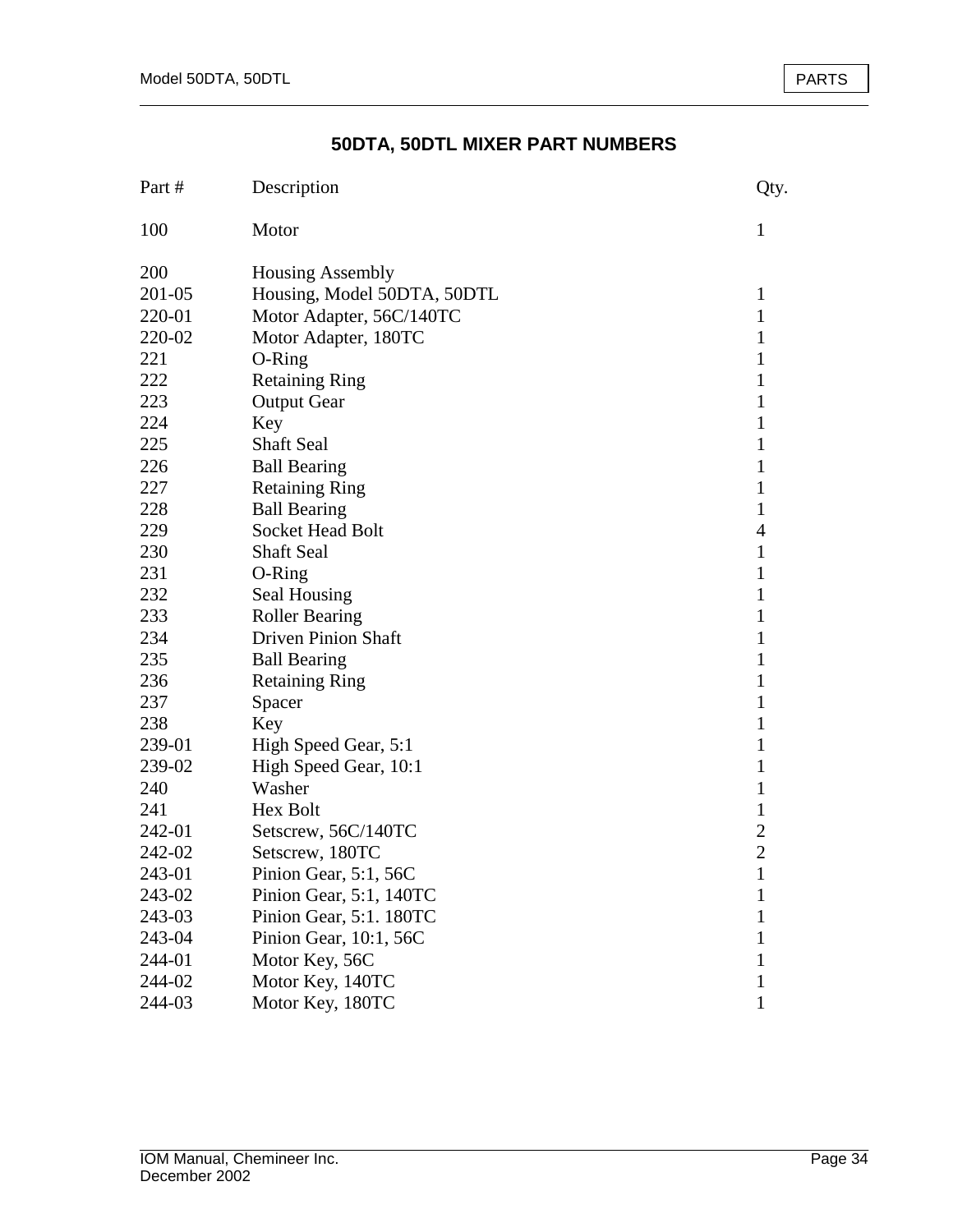# **50DTA, 50DTL MIXER PART NUMBERS**

| Part #  | Description                             | Qty.           |
|---------|-----------------------------------------|----------------|
| 245-01  | Lip Seal, 5:1                           | $\mathbf{1}$   |
| 245-02  | Lip Seal, $10:1$                        | $\mathbf{1}$   |
| 246-01  | Hex Bolt, 56C/140TC                     | 4              |
| 246-02  | Hex Bolt, 180TC                         | 4              |
| 247-01  | Sealing Washer, 56C/140TC               | $\overline{4}$ |
| 247-02  | Sealing Washer, 180TC                   | 4              |
| 248     | <b>Socket Head Bolt</b>                 | $\overline{4}$ |
| 249     | <b>Chuck Drive Shaft</b>                | $\mathbf{1}$   |
| 250     | Setscrew                                | $\overline{2}$ |
| 251     | <b>Flanged Drive Shaft</b>              | $\mathbf{1}$   |
| 300     | <b>Removable Coupling Assembly</b>      |                |
| 301-02  | <b>Removable Flanged Shaft Coupling</b> | 1              |
| 302     | Hex Bolt                                | 4              |
| 303     | Spring Lockwasher                       | $\overline{4}$ |
| 304     | Hex Bolt                                | $\mathbf{1}$   |
| 305     | Spring Lockwasher                       | 1              |
| 306     | Flatwasher                              | $\mathbf{1}$   |
| 307-02  | Key                                     | $\mathbf{1}$   |
| 308     | Setscrew                                | $\overline{2}$ |
| 400     | <b>Extension Shaft</b>                  | 1              |
| 500     | Propellers/Impellers                    |                |
|         | Marine Propeller, Type JP-3             |                |
|         | High Efficiency Impeller, Type SC-3     |                |
| 1100    | <b>Pedestal Assembly</b>                |                |
| 1101    | Pedestal                                | $\mathbf{1}$   |
| 1102    | Hex Bolt                                | $\overline{4}$ |
| 1103    | Spring Lockwasher                       | 4              |
| 1104    | Flatwasher                              | $\overline{4}$ |
| 1105    | Hex Bolt                                | 4              |
| 1106    | Spring Lockwasher                       | 4              |
| 1107-01 | Handhole Cover                          | 4              |
| 1108    | <b>Bolt</b>                             | 4              |
| 1109    | Spring Lockwasher                       | 4              |
| 1110    | Wing Nut                                | $\overline{4}$ |